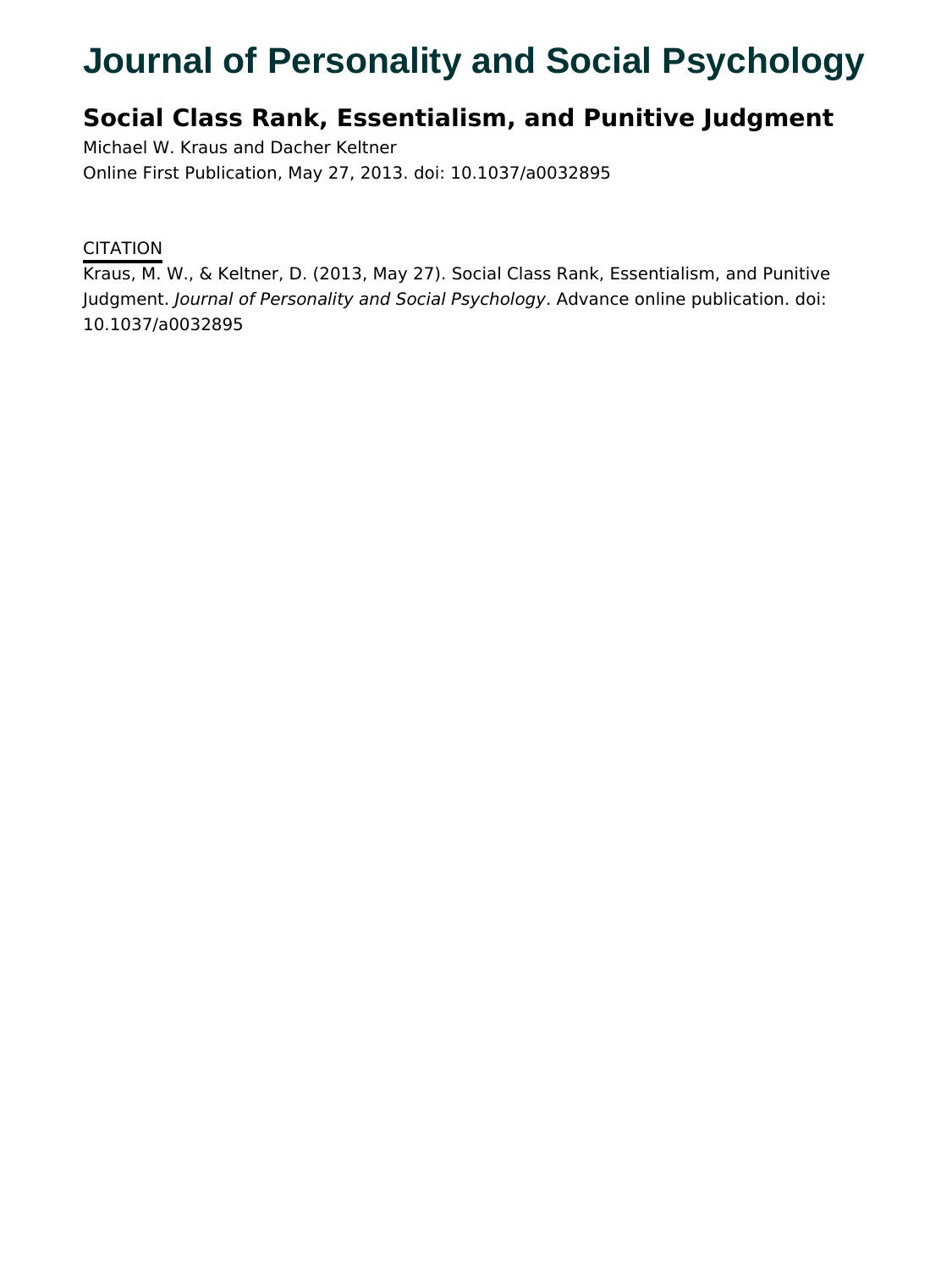# Social Class Rank, Essentialism, and Punitive Judgment

Michael W. Kraus University of Illinois, Urbana–Champaign

Dacher Keltner University of California, Berkeley

Recent evidence suggests that perceptions of social class rank influence a variety of social cognitive tendencies, from patterns of causal attribution to moral judgment. In the present studies we tested the hypotheses that upper-class rank individuals would be more likely to endorse essentialist lay theories of social class categories (i.e., that social class is founded in genetically based, biological differences) than would lower-class rank individuals and that these beliefs would decrease support for restorative justice—which seeks to rehabilitate offenders, rather than punish unlawful action. Across studies, higher social class rank was associated with increased essentialism of social class categories (Studies 1, 2, and 4) and decreased support for restorative justice (Study 4). Moreover, manipulated essentialist beliefs decreased preferences for restorative justice (Study 3), and the association between social class rank and class-based essentialist theories was explained by the tendency to endorse beliefs in a just world (Study 2). Implications for how class-based essentialist beliefs potentially constrain social opportunity and mobility are discussed.

*Keywords:* social class, socioeconomic status, essentialism, restorative justice, just world beliefs

One of the most pervasive and reliable signals of rank in human society is a person's place in the socioeconomic hierarchy—that is, a person's social class, socioeconomic status, or SES (Kraus, Piff, Mendoza-Denton, Rheinschmidt, & Keltner, 2012; Kraus, Tan, & Tannenbaum, in press). Elevated social class provides an individual with freedom of choice and access to abundant resources, whereas lower social class renders the social environment and other individuals as primary determinants of an individual's life outcomes (Kraus, Piff, & Keltner, 2009; Snibbe & Markus, 2005; Stephens, Markus, & Fryberg, 2012; Stephens, Markus, & Townsend, 2007). Here, we examine how differences in perceptions of social class rank relative to others give rise to essentialist beliefs about social class categories—that is, beliefs that social class has an underlying, inherent, or natural foundation—and in turn, how essentialist beliefs shape punitive judgments.

#### **Representations of Social Class**

Social class is a social category that is defined by an individual's access to available material resources (e.g., education, income, social capital) and perceptions of rank in society relative to others (Kraus et al., 2012). Individuals from relatively upper-class backgrounds, due to their elevated social rank in society and abundant economic resources, tend to have access to higher quality education, enjoy more freedom at their jobs (Kohn & Schooler, 1983), and live longer than their lower-class counterparts (Adler et al., 1994).

Many theories attempt to explain why an individual is sorted into the upper or lower social class categories in society. In the classic social theories of Emile Durkheim, social class differences represent a natural division of labor in society—wherein each person earns a job and social standing that is equal to his or her unique talents and skills (Durkheim, 1984/1902). More recent psychological research suggests that people, in part, endorse this meritocratic view: Large-scale surveys reveal that wealthy individuals are universally perceived as high in competence, whereas the very poor are perceived as low in competence (Fiske, Cuddy, Glick, & Xu, 2002).

Theorists also contend that social class categories represent distinct cultural groups—that is, individuals from lower- and upper-class backgrounds tend to engage in unique cultural patterns (e.g., style of dress, leisure activities) that serve to reinforce social class categories (e.g., Bourdieu, 1985; Kohn & Schooler, 1969; Kraus, Piff, & Keltner, 2011; Snibbe & Markus, 2005; Stephens et al., 2012). For instance, recent research suggests that firstgeneration college students tend to struggle in college, in part, because they hold a conjoint model of agency—in which the self is fundamentally connected to others. This cultural model of agency conflicts with the disjoint model of agency—which stresses that individuals should stand out from others—that is the dominant cultural model in middle-class environments and is prevalent at universities (Stephens et al., 2007, 2012).

Essentialist lay theories can also be invoked to explain social class position in society. Essentialist theories of social categories are predicated on several assumptions: that people belong to the same social category because they share a specific feature in common; that category membership is unchangeable; that categories provide a great deal of accurate information about the individual; and that members of the same category share similar biological characteristics in their physiological profiles and genetically based tendencies (Allport, 1954; Haslam, Rothschild, &

Michael W. Kraus, Department of Psychology, University of Illinois, Urbana–Champaign; Dacher Keltner, Department of Psychology, University of California, Berkeley.

This research was supported by a dissertation research grant from the American Psychological Association awarded to Michael W. Kraus.

Correspondence concerning this article should be addressed to Michael W. Kraus, Department of Psychology, University of Illinois, Urbana– Champaign, 603 East Daniel Street, Champaign, IL 61820. E-mail: mwkraus@illinois.edu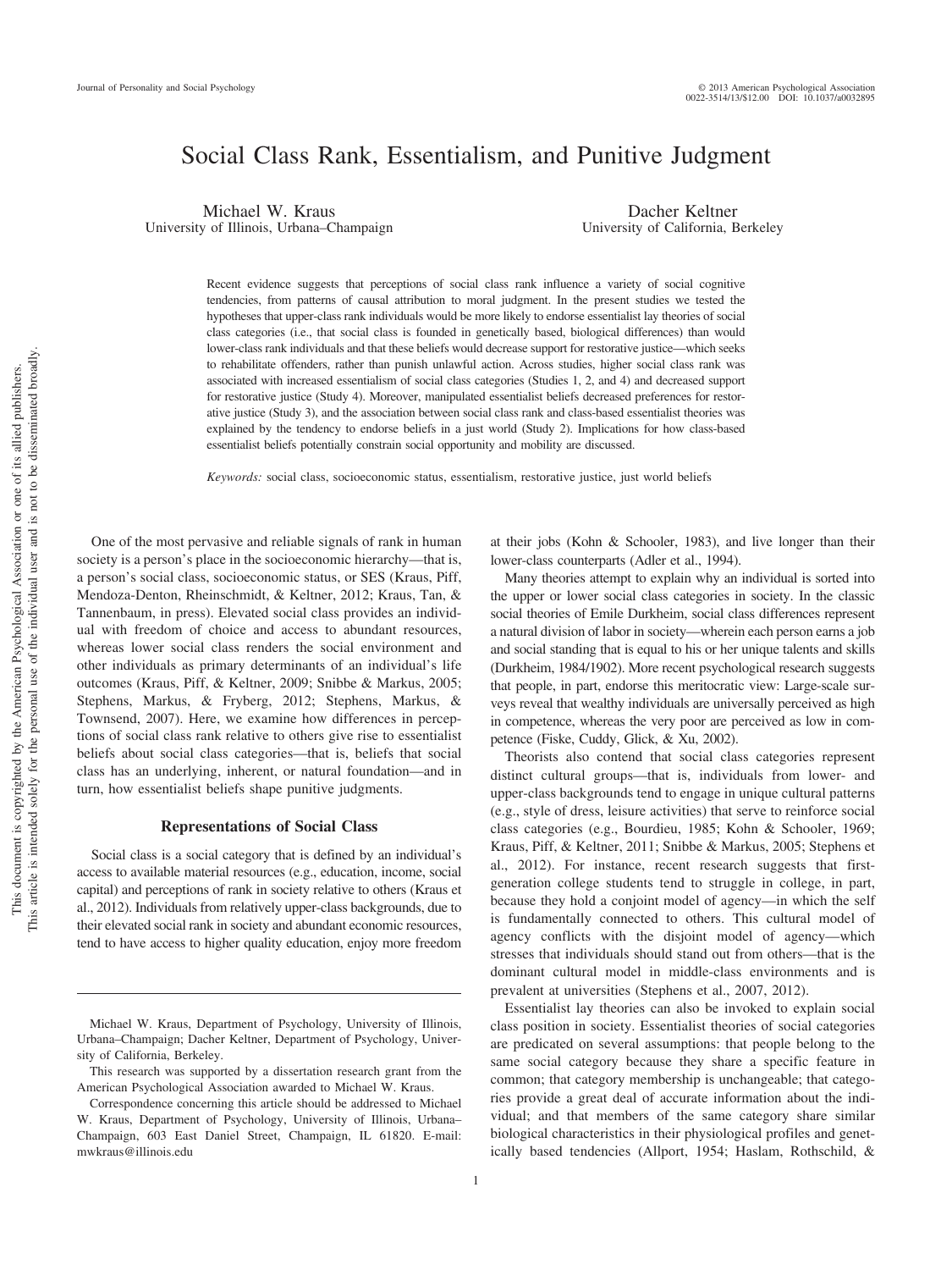Ernst, 2000; Keller, 2005; Williams & Eberhardt, 2008; Yzerbyt, Rocher, & Schandron, 1997). In contrast, a social constructivist view of the same social categories presupposes that categories are constructed by outside social influence, that categories are not derived from biological factors, and that category membership shifts depending on time and context (Williams & Eberhardt, 2008).

In the current study, we sought to determine whether essentialist beliefs about social class categories vary by an individual's perceptions of social class rank. We predict that individuals who perceive themselves as high in social class rank will endorse essentialist lay theories of social class categories, whereas lowerclass rank individuals will endorse more social constructivist theories (the essentialism hypothesis). This prediction arises from fundamental motivations to justify social hierarchies.

#### **Social Class Rank and Essentialism**

In prior research, social class has typically been measured in terms of the objective experience of contrasting levels of material resources (e.g., educational attainment, income). Recent theory and evidence have brought into focus an important realization: Social class is a fundamental way in which individuals are ranked within society relative to others (e.g., Kraus, Tan, & Tannenbaum, in press). As such, subjective perceptions of social class rank—that is, perceptions of one's own position relative to others within a social interaction or in one's local community—are a defining feature of the experience of social class (Kraus et al., 2012, in press).

The importance of social class rank perceptions is evident in health psychology research: Relatively lower-class individuals tend to show poorer health and well-being trajectories than do their upper-class counterparts (Adler et al., 1994). Moreover, when researchers measure social class using both objective resource indicators (e.g., income) and subjective perceptions of rank assessed by ranking oneself on a 10-rung ladder representing socioeconomic status in society (Adler, Epel, Castellazzo, & Ickovics, 2000)—the subjective perceptions emerge as the consistently stronger predictor of patterns of both self-rated health (e.g., "In general, my health is good"; Adler et al., 2000) and mortality (Kopp, Skrabski, Réthelyi, Kawachi, & Adler, 2004). In related work, social class rank relative to a close friend (e.g., Kraus, Horberg, Goetz, & Keltner, 2011) or perceptions of rank relative to an imagined interaction partner (Kraus, Côté, & Keltner, 2010) predict patterns of social cognition independent of objective resource-based measures of social class. On the basis of this work, we expect perceptions of social class rank to predict essentialist beliefs about social class categories even after accounting for objective resource measures of social class.

Perceptions of social class rank are also likely to predict essentialist beliefs because the endorsement of essentialist social categories readily arises from the motivation to justify the current structure of social hierarchy (Keller, 2005; Morton, Postmes, Haslam, & Hornsey, 2009; Yzerbyt, Judd, & Corneille, 2004). That is, beliefs that group characteristics are stable, immutable, and biologically determined are formed to provide concrete reasons for favoring one's in-group (e.g., "We have better genes"). These sorts of essentialist beliefs about social categories help justify disparities in status and rank between different social groups (Jost, Banaji, & Nosek, 2004; Sidanius & Pratto, 2001) and the holding of prejudicial attitudes toward lower-ranking groups.

Several studies suggest that essentialist beliefs have hierarchyjustifying functions. For example, individuals who endorsed biological essentialism— captured in an endorsement of the item "The kind of person someone is can be largely attributed to their genetic inheritance"—were more likely to show prejudice and discrimination toward out-groups (Keller, 2005) or low-status minority groups (e.g., gays and lesbians; Haslam, Rothschild, & Ernst, 2002). In similar research, participants were exposed to essentialist beliefs about racial categories by reading an ostensibly real newspaper story suggesting that racial categories are either biologically based or socially constructed (Williams & Eberhardt, 2008). Participants exposed to the argument that racial categories are biologically based were less emotionally engaged when reading news articles about racial oppression than those who read the article suggesting that racial categories are socially constructed (Williams & Eberhardt, 2008).

These findings suggest that highly ranked members of society such as individuals who perceive themselves as high in social class rank vis-à-vis others—may be inclined to endorse essentialist beliefs in part to justify or legitimize their elevated social position. In contrast, subordinate groups in society—such as lower-class rank individuals—may endorse views that social categories are changeable, unstable, and constructed by the external social environment because these views foster beliefs in opportunity for social advancement.

Numerous studies converge on the generalization that upperclass rank individuals tend to justify their current elevated social position in society. For example, survey research finds that individuals who rate themselves as high in social class rank on the 10-rung ladder representing society are more likely to explain personal life events (e.g., being laid off from work) as determined by individual traits and dispositions relative to their lower-class rank counterparts (Study 3; Kraus et al., 2009). Similar patterns have been observed when asking undergraduates to explain patterns of increasing economic inequality in society: Upper-class rank participants, measured in terms of subjective ladder ranking within the university community, tend to endorse personal characteristics (e.g., hard work, ability, money management skills) as reasons why wealth disparities exist in the United States, whereas lower-class rank individuals tend to think that external social factors (e.g., educational opportunity) are more important causes of economic inequality (Study 1; Kraus et al., 2009; cf. Kluegel & Smith, 1986).

On the basis of the above lines of evidence, we expect upperclass rank individuals to more readily endorse essentialist beliefs about social class categories and lower-class rank individuals to endorse social constructivist beliefs about the same social categories(the essentialism hypothesis). Research on India's caste system provides the most direct support for this hypothesis. Mahalingam (2007) recruited people who belonged to the upper- (Brahmins) and lower-castes (Dahlits) of Indian culture. These participants read a switched-at-birth story wherein an upper-caste child is raised by a lower-caste family or vice versa. After reading the story, upper-caste Indians felt that the child would be a member of the caste he was born into. In contrast, lower-caste Indians believed the child would acquire a caste identity from the family that raised him (Mahalingam, 2007).

Similarly, historical accounts of scientific research reveal that upper-class individuals may have a predilection for essentialism.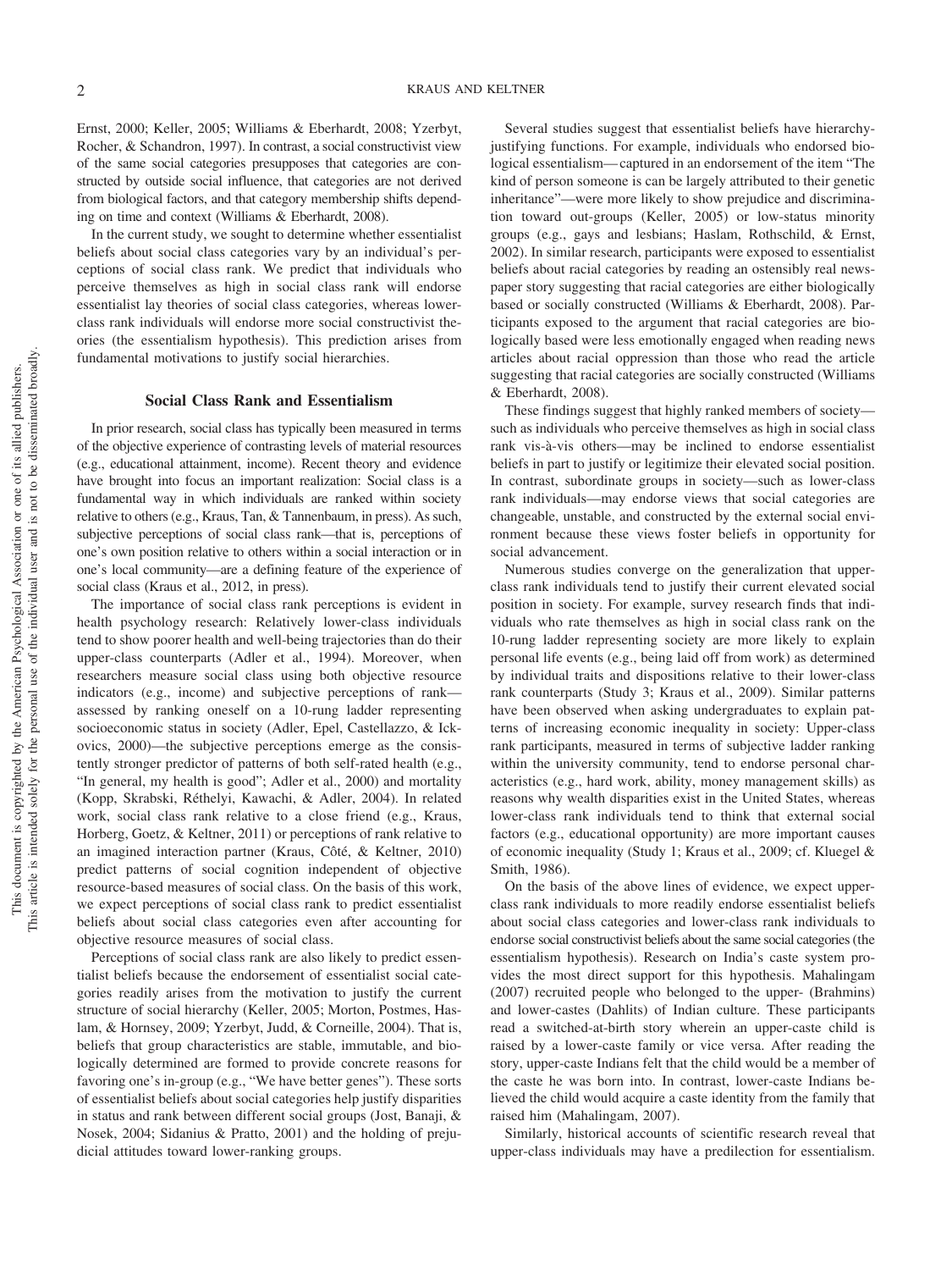During the 19th century, upper-class scientists tended to espouse social Darwinism—the thesis that some races are inherently superior to others—and this tendency suggests a belief in the differentiation of group categories based on innate characteristics (Degler, 1991; Gould, 1981).

In addition to providing support for the essentialism hypothesis—that upper-class rank individuals will endorse essentialist conceptions of social class categories—the above research suggests a potential mediator linking social class to the endorsement of essentialist lay theories of social class: Given that individuals are motivated to justify their current elevated rank in society, the association between social class rank and essentialist beliefs about social class categories may, in part, be explained by the tendency for highly ranked individuals to believe that their elevated position is fair and just. Thus, for our next hypothesis, we predict that the tendency to favor beliefs in societal fairness will explain the association between social class rank and essentialist conceptions of social class categories (the just world hypothesis). This expectation arises from a wealth of research linking individuals in positions of high status to beliefs about enhanced societal fairness. For example, high-performing members of a group are more likely to advocate a meritocratic division of resources (Messick & Sentis, 1979). Moreover, people with higher status are happier when they believe that positive outcomes in society are based on merit (Napier & Jost, 2008; O'Brien & Major, 2005).

#### **Social Class Rank, Essentialism, and Punitive Judgment**

Previous research suggests that social policy decisions, such as those related to voting rights or punitive judgments, are influenced by self-serving motives (Antaki, 1985; Ross & Sicoly, 1979), political ideologies (Jost, Pelham, & Carvallo, 2002; Jost, Pelham, Sheldon, & Sullivan, 2003), emotions and moral judgments (Carlsmith, Darley, & Robinson, 2002; Graham, Haidt, & Nosek, 2009; Haidt, Graham, & Joseph, 2009), differential definitions of justice (Carlsmith et al., 2002; Gromet & Darley, 2006), and religious beliefs (Tetlock, Bernzweig, & Gallant, 1985). We extend this work in the current investigation by testing how social class shapes punitive judgments through essentialist lay theories.

A principal concern of social justice research has been to better understand the forms of punitive judgments that individuals endorse (Tyler & Jost, 2007). One form that is common in the judicial system of the United States is retributive justice, which focuses primarily on calibrating punishments and policies to be directly proportional to the harm (or good) that individuals produce (Carlsmith et al., 2002; Carlsmith, Wilson, & Gilbert, 2008; Gromet & Darley, 2006; Weiner, Graham, & Reyna, 1997). Retributive justice is based largely on a deterrence model of justice in which threats of punishment are used to deter future illegal action (Tyler & Jost, 2007). In contrast, restorative forms of justice focus on rehabilitation and atonement. Rather than focusing on punishments as a deterrent to illegal action, restorative justice aims to rehabilitate vulnerable individuals or offenders (i.e., in drug treatment programs) and to bring about reconciliation and goodwill between perpetrator and victim (Gromet & Darley, 2006; Marshall, 2003; Tyler & Jost, 2007).

Recent empirical findings suggest that essentialist beliefs are likely to lead to a rejection of restorative social policies: The belief that a person's social attributes reflect inherent, stable qualities of the individual should covary with beliefs that rehabilitation-based polices that attempt to change these essential qualities are likely to be ineffective. Conversely, social constructivist beliefs in social categories foster the sense that rehabilitation practices are crucial for changing people's unlawful actions or negative life circumstances (e.g., Reyna & Weiner, 2001).

Research supports this broad theoretical assertion. For example, people who endorse essentialist beliefs about racial categories reveal tendencies in their attitudes that are consistent with a rejection of restorative justice concerns. Thus, participants with elevated race-based essentialism tended to be less outraged by and less motivated to change racial inequality in society (Williams & Eberhardt, 2008). As well, teachers who tended to make internal attributions for student poor conduct in the classroom tended to favor retributive punishments for those students, rather than to foster the students' improvement (Reyna & Weiner, 2001). Given this research, for our third hypothesis, we expect that greater endorsement of essentialist beliefs about social class will decrease support for restorative social policies (the bad genes hypothesis).

Just as essentialist beliefs are likely to lead to rejection of restorative social policies, evidence suggests that, relative to their lower-class rank counterparts, upper-class rank individuals are also likely to reject these policies. Upper-class rank individuals, who explain personal and social outcomes disproportionately in terms of internal dispositions, traits, and attributes, tend to see individuals as more personally responsible for their social positions and actions (Grossmann & Varnum, 2011; Kluegel & Smith, 1986; Kraus et al., 2009; Varnum, Na, Murata, & Kitayama, 2012). Given these tendencies, for our fourth hypothesis we expect upperclass rank individuals to hold less favorable attitudes toward restorative justice policies that focus on rehabilitation-based punishments (e.g., community service) than will their lower-class rank counterparts (the punitive judgment hypothesis).

#### **The Present Research**

Three studies tested our four hypotheses concerning the relationships among social class rank, essentialist lay theories, and punitive judgment. In Study 1, we sought to develop a scale assessing essentialist beliefs about social class categories and to determine if social class rank is associated with these essentialist lay theories (the essentialism hypothesis). In Study 2, we sought to determine if the association between social class rank and essentialist theories of social class categories is explained by beliefs that the world is fair and just (the just world hypothesis). In Study 3, we assessed the causal relationship between essentialist lay theories about social class categories and restorative policy decisions. In particular, we manipulated news articles to provide support for essentialist or social constructivist theories of social class with the expectation that support for essentialist theories of social class would decrease preferences for restorative forms of social justice for academic cheating (the bad genes hypothesis). In Study 4, we determined the causal role of social class by manipulating momentary conceptions of social class rank (e.g., Kraus et al., 2010), with the prediction that participants manipulated to experience upperclass rank would be more likely to endorse essentialist beliefs about social class categories (the essentialism hypothesis) and would be less likely to endorse restorative forms of punishment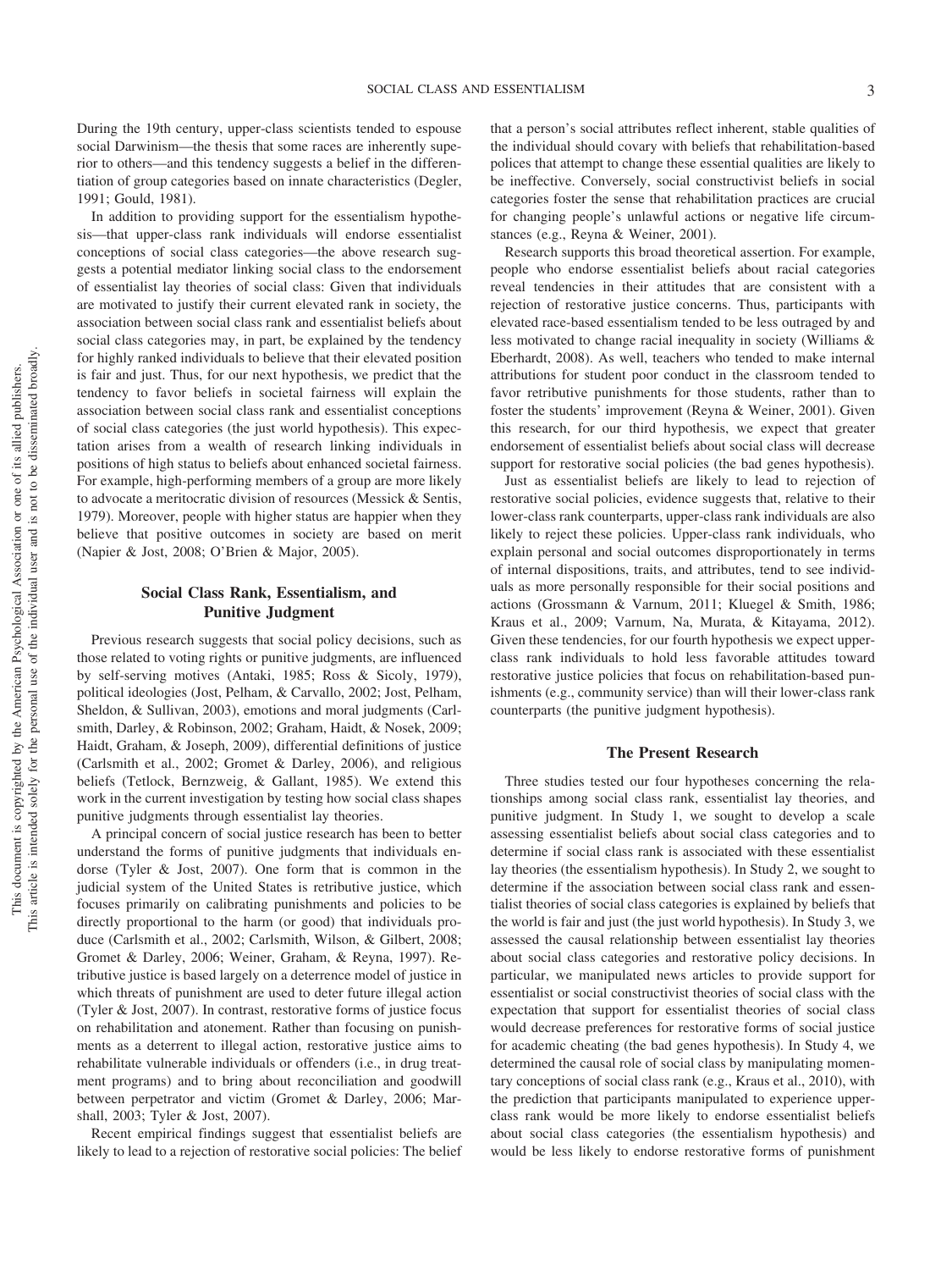(the punitive judgment hypothesis). Throughout our analysis we expected that measures of social class rank would predict both essentialist beliefs and punitive judgments even after accounting for objective resource measures of social class (i.e., annual income, educational attainment).

#### **Study 1: Essentialist Lay Theories of Social Class**

In Study 1, we sought to develop a scale assessing the extent that individuals believe that social class is an essentialist social category. To that end, we conducted a factor analysis to select items that would capture essentialist beliefs about social class. Following the construction of the scale, we examined correlates of the essentialist lay theories of social class scale with measures of social class rank and of general measures of essentialist beliefs. Given the correlational nature of Study 1, we sought to account for one possible alternative explanation of the associations between social class and essentialist lay theories: that the relationships between social class and essentialist beliefs would be independent of political orientation. Given that liberal political orientation influences judgments of inequality (e.g., Kraus et al., 2009), we controlled for political beliefs in our analyses to determine the distinct relationships between social class and essentialist lay theories independent of political views.

#### **Method**

**Scale construction.** We first sought to create a scale assessing essentialist beliefs about social class categories. On the basis of previously developed self-report measures of essentialism (Williams & Eberhardt, 2008), we created 22 items for assessing people's essentialist beliefs about social class categories. Essentialist conceptions of social class include beliefs that it is easy to judge social class through brief interaction, that children can be separated into different social class categories at birth, that social class can be determined without clothing cues, and that social class is at least partially based in biological temperament or genetic tendency. We administered these 22 items to a large sample  $(n =$ 703) of undergraduate students at a public West Coast university. The sample was collected as part of a larger battery of psychological questions administered to psychology majors online, at the start of the academic semester.

We then subjected participant ratings to a principal-components factor analysis with a varimax rotation. Examination of the scree plot revealed a first factor with an eigenvalue of 5.30 and a second factor with an eigenvalue of 2.05 (see Table 1 for descriptive statistics). When we inspected the items, the first factor appeared to tap into beliefs that social class is a discrete social category (e.g., "Other people's social class is easy to figure out"). The second factor appeared to tap into beliefs that social class is biological (e.g., "Social class is partly biological"). We selected items for the two factors of the essentialist beliefs about social class categories scale if the item loaded at .40 or higher on one factor and .30 or below on the other factor. This procedure yielded a total of 10 items: six on the discreteness subscale ( $M = 3.93$ ,  $SD = 0.96$ ) and four on the biological subscale ( $M = 2.64$ ,  $SD = 1.00$ ). The two scales were significantly positively correlated ( $r = .35$ ,  $p < .05$ ), and so a total score for essentialist beliefs about social class categories was computed ( $M = 3.42$ ,  $SD = 0.81$ ,  $\alpha = .74$ ).

**Procedure.** Having constructed a scale assessing people's essentialist beliefs about social class categories, we next examined correlations between this scale and participants' own social class rank in a second sample. In this study, participants accessed the experiment online, and they were first asked to rate their social class based on a measure of subjective socioeconomic status used in previous research (Adler et al., 2000; Kraus et al., 2009). Subsequently, participants filled out a measure of general beliefs about the determinants of traits and dispositions (Bastian & Haslam, 2006). After participants filled out demographic information, they were debriefed.

Participants. Participants were 169 adults from a national online sample participating for the opportunity to win small gift certificates to an online retailer. The participants were recruited through advertisements on Craigslist.org, and the website where data were collected was maintained by a public West Coast university. Of the 169 participants (age  $M = 35.04$  years), the majority  $(n = 112)$  were female. Participants self-identified primarily as European American ( $n = 112$ ), Asian American ( $n = 27$ ), other or multiple ethnic groups  $(n = 17)$ , African American  $(n = 9)$ ,

Table 1

*Item Descriptive Statistics and Factor Loadings for the Essentialist Beliefs About Social Class Categories Scale*

| Item                                                                                        | $\boldsymbol{M}$ | SD   | <b>Discreteness</b><br>factor 1 | Biological<br>factor 2 |
|---------------------------------------------------------------------------------------------|------------------|------|---------------------------------|------------------------|
| 1. A child from a higher class can be easily picked out from a group of lower-class         |                  |      |                                 |                        |
| children.                                                                                   | 4.22             | 1.50 | .70                             | .01                    |
| 2. It is easy to figure out another person's social class just by looking at them.          | 3.60             | 1.39 | .68                             | .18                    |
| 3. A person's social class is easy to figure out even when they are from another country.   | 4.07             | 1.39 | .66                             | .05                    |
| 4. I think even if everyone wore the same clothing, people would still be able to tell your |                  |      |                                 |                        |
| social class.                                                                               | 3.60             | 1.54 | .65                             | .08                    |
| 5. Other people's social class is easy to figure out.                                       | 4.25             | 1.34 | .55                             | .24                    |
| 6. Children probably learn about social class automatically, without much help from adults. | 3.86             | 1.49 | .41                             | .15                    |
| 7. A person's social class does not change from their social class at birth.                | 2.47             | 1.43 | .30                             | .64                    |
| 8. Social class is partly biological.                                                       | 2.41             | 1.42 | .29                             | .62                    |
| 9. Even after centuries, families will have the same social class as now.                   | 2.93             | 1.46 | .30                             | .50                    |
| 10. It is impossible to determine one's social class by examining their genes. (r)          | 2.76             | 1.77 | $-.05$                          | .41                    |

*Note.* The first six items are used in the discreteness beliefs subscale, and the next four items are used in the biological beliefs subscale. (r) indicates that the item is reverse scored.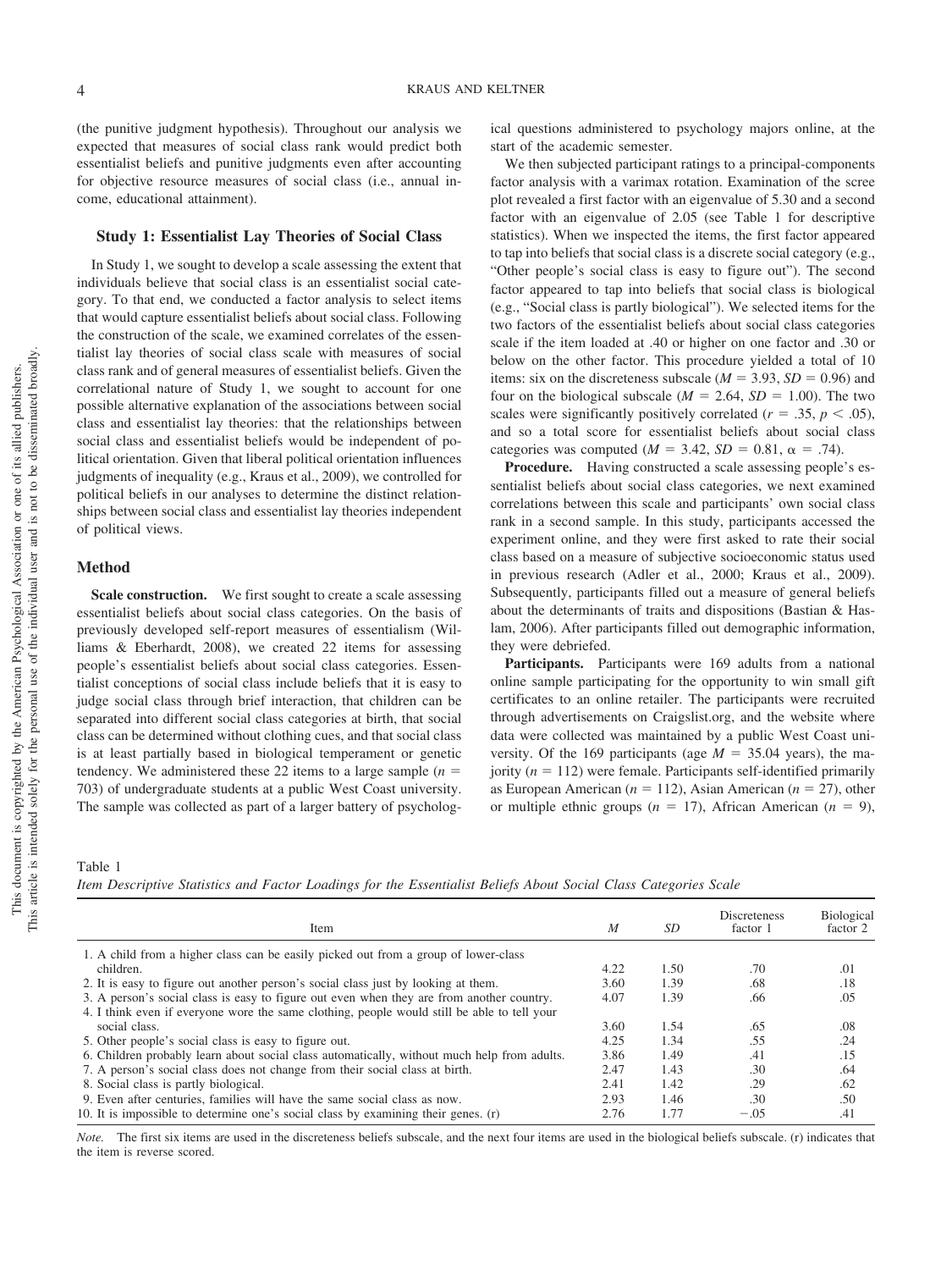Native American ( $n = 3$ ), or Latino ( $n = 1$ ).<sup>1</sup> The social class backgrounds of participants in the sample were also quite diverse: 42.9% of participants reported annual incomes of \$50,000 or less, and 39.3% of participants reported graduated from high school as their highest level of education completed.

#### **Materials.**

*Social class rank.* Drawing from previous studies of social class rank, we assessed social class in the present research with the Mac-Arthur Scale of subjective SES (e.g., Adler et al., 2000; Kraus et al., 2009). The measure consists of a drawing of a ladder with 10 rungs representing people with different levels of education, income, and occupation status. Participants are instructed to place a large X on the rung where they feel they stand relative to other people in their local community in the United States. Each rung of the ladder was given a number between 1 and 10, with higher numbers indicating higher placement on the ladder ( $M = 5.89$ ,  $SD = 1.86$ ).

We also collected objective resource measures of social class by assessing personal educational attainment and annual income (Kraus et al., 2009). Educational attainment was assessed with four categories: (a) less than high school education, (b) high school education, (c) college graduation, and (d) postgraduate degree. Annual income was assessed with eight categories: (a) less than \$15,000, (b) \$15,001–\$25,000, (c) \$25,001–\$35,000, (d) \$35,000 – \$50,000, (e) \$50,001–\$75,000, (f) \$75,001–\$100,000, (g) \$100,001– \$150,000, and (h) greater than \$150,000. The median education was college graduation ( $M = 2.60$ ,  $SD = 0.52$ ), and the median income was between \$50,001 and \$75,000 ( $M = 4.66$ ,  $SD = 1.81$ ). Attesting to the validity of our measure of social class rank, subjective SES was moderately correlated with these objective measures of social class (see Table 2).

*Essentialist beliefs about social class categories.* On the basis of our factor analysis, we used the 10-item essentialist beliefs about social class categories scale. Responses were made using 7-point Likert scales (1 *strongly disagree*, 7 *strongly agree;*  $M = 3.43$ ,  $SD = 0.84$ ,  $\alpha = .81$ ). The distinctiveness subscale  $(M = 3.89, SD = 0.98, \alpha = .82)$  and the biological basis subscale  $(M = 2.73, SD = 1.01, \alpha = .65)$  were also computed.

*General essentialist beliefs.* To test the construct validity of our essentialist beliefs about social class categories scale, we collected three scales that assess aspects of generalized essentialist beliefs. Participants responded to an eight-item measure of the extent they felt that traits and dispositions were primarily biologically determined, guided by past research (Bastian & Haslam, 2006). Participants filled out responses to each of the items (e.g., "the kind of person someone is can be largely attributed to their genetic inheritance") using 7-point Likert scales (1 *strongly disagree*,  $7 =$  *strongly agree*;  $M = 3.69$ ,  $SD = 0.79$ ,  $\alpha = .85$ ).

Theoretical accounts of essentialist beliefs suggest that people who endorse essentialism will also tend to believe that people belong to discrete trait categories and that certain core traits determine the type of person someone is (Bastian & Haslam, 2006; Keller, 2005). The second scale indicates the extent individuals believe that people belong to clearly identifiable, discrete trait categories. This discreteness beliefs scale is assessed with eight items (e.g., "everyone is either a certain type of person or they are not") using 7-point Likert scales (1 = *strongly disagree*, 7 = *strongly agree*;  $M = 3.59$ ;  $SD = 0.64$ ,  $\alpha = .76$ ). The third scale indicates the extent that knowing a person's traits is informative and defining of the person's true character (Bastian & Haslam, 2006). This informativeness beliefs scale is assessed on the same 7-point Likert scale using seven items (e.g., "it is possible to know about many aspects of a person once you become familiar with a few of their basic traits";  $M = 3.89$ ;  $SD = 0.69$ ,  $\alpha = .80$ ).

*Political orientation.* To assess political orientation, we collected a single item assessing the extent to which people selfidentify as liberal or conservative on a 7-point Likert scale  $(1 =$ *very liberal*,  $7 = \text{very conservative}$ ;  $M = 3.63$ ,  $SD = 1.67$ ).

#### **Results and Discussion**

Table 2 presents the correlations between our variables of interest. When we examined essentialist beliefs about social class categories, significant positive correlations emerged with the scales assessing the biological basis, discreteness, and informativeness of personal attributes. These correlations suggest that participants who tended to believe that social class represents an essentialist social category also tended to believe that, in general, people's traits are biological in origin, that people can be placed into discrete categories, and that known traits are informative about people's true character. Overall, these results speak to the construct validity of our scale assessing essentialist beliefs about social class. Scores on the essentialism scale of social class categories were also significantly positively associated with conservative political beliefs, suggesting political conservatives tend to believe that social class categories are more inherent, stable, and biologically determined than do their liberal counterparts.

A further examination of the correlations in Table 2 reveals a pattern consistent with the essentialism hypothesis: Participants who reported themselves as higher in social class rank tended to also be significantly more likely to endorse essentialist beliefs about social class. It is interesting that income and education were uncorrelated with essentialist beliefs about social class. That our social class rank measure was more strongly associated with essentialist beliefs about social class than were objective measures of social class is consistent with prior research on self-rated health outcomes (Adler et al., 2000) and causal explanation (Kraus et al., 2009).

<sup>&</sup>lt;sup>1</sup> Given that the demographic characteristics of each of our samples are limited with respect to representation from diverse ethnic backgrounds, results from an analysis of the ethnic backgrounds of participants should be interpreted with caution. In each of our studies, we examined the influence of ethnicity on essentialist beliefs about social class categories by using dummy coding procedures, with European Americans as the reference group compared to distinct groups for Asian Americans, African Americans, Latino and Native Americans, and other ethnic backgrounds (Cohen, Cohen, West, & Aiken, 2003). In Studies 1 and 2, when accounting for ethnicity, the relationship between social class rank and essentialist beliefs about social class categories remained significant (Study 1:  $\beta = .23$ ,  $t(163) = 2.99, p < .05$ ; Study 2:  $\beta = .09, t(714) = 2.49, p < .05$ ). In Study 3, the effect of the essentialism manipulation on endorsement of restorative policy decisions about academic cheating held after accounting for ethnic background,  $\beta = .25$ ,  $t(64) = 2.01$ ,  $p < .05$ . In Study 4, the social class rank manipulation was still a significant predictor of essentialist beliefs about social class categories,  $\beta$  = .18,  $t(153)$  = 2.31,  $p$  < .05, and restorative punishment decisions,  $\beta = -20$ ,  $t(153) = -2.57$ ,  $p < .05$ , after accounting for ethnicity. Across all studies, each ethnic group showed equal endorsement of essentialist beliefs about social class categories with one exception: Asian American participants in Study 2 endorsed essentialist beliefs about social class more than did European Americans,  $\beta = .08$ ,  $t(714) = 2.01, p < .05.$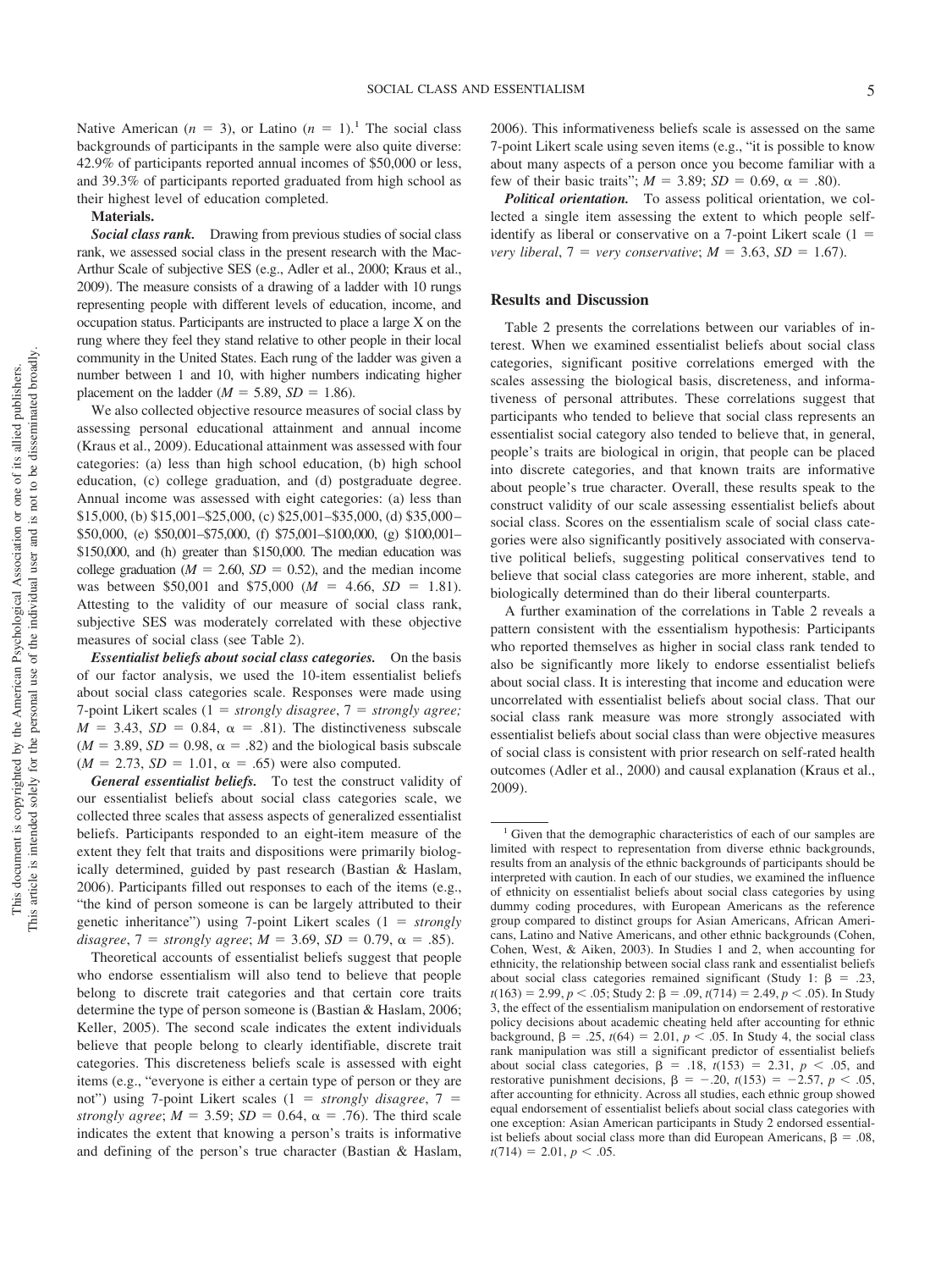#### 6 KRAUS AND KELTNER

|               |                                    | $\mathcal{R}$    | 4       |        | 6      |        | 8      | Q       |
|---------------|------------------------------------|------------------|---------|--------|--------|--------|--------|---------|
|               |                                    |                  |         |        |        |        |        |         |
|               |                                    |                  |         |        |        |        |        |         |
|               |                                    |                  |         |        |        |        |        |         |
|               |                                    |                  |         |        |        |        |        |         |
| $.16*$        | .10                                | .11              | $.24^*$ |        |        |        |        |         |
| .08           | .05                                | $-.05$           | $.34*$  | $.44*$ |        |        |        |         |
| $.24^{\circ}$ | .12                                | .06              | $.43*$  | $.44*$ | $.38*$ |        |        |         |
| .10           | $-.00$                             | $.14^{+}$        | $-.01$  | $.20*$ | .05    | $.17*$ |        |         |
| $.20*$        | .03                                | .01              | $.30*$  | $.36*$ | $.35*$ | $.90*$ | $.19*$ |         |
| $.20*$        | $.20*$                             | .11              | $.47*$  | $.39*$ | $.29*$ | $.77*$ | .07    | $.43^*$ |
|               | $.36*$<br>$.21^*$<br>$.28^{\circ}$ | $.29*$<br>$.20*$ | $.18*$  |        |        |        |        |         |

*Correlations Between Social Class Rank, Essentialist Beliefs About Social Class Categories, Political Orientation, and the Three General Essentialism Scales*

 $\frac{p}{p}$  < .10.  $\frac{p}{p}$  < .05.

Social class rank was significantly positively associated with endorsing biological beliefs about individual attributes. People higher in social class rank were more likely to believe that individual traits and dispositions are determined by biological factors (e.g., genes). Income and educational attainment were also significantly positively associated with beliefs that traits have biological origins.

Examination of the discreteness and biological basis subscales of the essentialist beliefs about social class categories measure yielded similar findings except in a few instances. First, income was significantly positively correlated with the biological basis subscale but discreteness was not. This finding is consistent with our broader expectation that upper-class individuals are likely to endorse beliefs that social class is biologically determined. Second, the discreteness subscale was positively correlated with conservative political beliefs, whereas the biological basis subscale was not.

Next, we sought to determine if the rank-based component of social class was uniquely associated with essentialist beliefs about social class categories after accounting for political orientation and objective indicators of social class. This analysis allowed us to determine if subjective perceptions of social class rank predict endorsement of essentialist beliefs even after accounting for individual differences in political attitudes and material resources. To that end, we computed a linear regression analysis with political orientation, income, and education entered as predictors, along with subjective social class rank. As expected, even when controlling for these variables, social class rank was still significantly associated with essentialist conceptions of social class categories,  $\beta = .29, t(148) = 3.37, p < .05$ . In this regression analysis, political orientation, income, and education were all unrelated to essentialist beliefs ( $p_s > .12$ ).

When the subscales from the essentialist beliefs about social class categories scale were examined, similar results emerged: Social class rank was significantly positively associated with the discreteness subscale,  $\beta = .27$ ,  $t(148) = 3.18$ ,  $p < .05$ , and the biological basis subscale,  $\beta = .22$ ,  $t(148) = 2.51$ ,  $p < .05$ . In the discreteness analysis, conservative beliefs remained a significant predictor of beliefs that social classes represent discrete categories,  $\beta = .16$ ,  $t(148) = 2.00, p < .05$ . In the biological basis analysis, the originally significant relationship of income to biological beliefs about social class categories was rendered nonsignificant when social class rank was added to the regression model,  $\beta = .11$ ,  $t(148) = 1.27, p = .21.$ 

Overall, the results from Study 1 are consistent with our hypotheses regarding the relationships between social class rank and essentialist beliefs about social class categories. Consistent with the essentialism hypothesis, participants with elevated social class rank tended to endorse essentialist beliefs about social class categories, whereas their lower-class rank counterparts were more likely to endorse beliefs that social class is a socially constructed category. Importantly, the relationship between social class rank and essentialist beliefs about social class categories emerged after controlling for political orientation; this variable correlates with lay beliefs about inequality. As well, social class rank correlated with essentialist beliefs independently of objective material resources.

#### **Study 2: Beliefs in Societal Fairness Mediate Relations Between Social Class Rank and Essentialist Beliefs About Social Class**

In Study 2, we sought to build support for our just world hypothesis; that is, upper-class rank individuals endorse essentialist beliefs about social class because of a motivated tendency to see their elevated social position as fair and just. To this end, we measured social class rank, essentialist beliefs about social class, and beliefs about societal fairness. We predicted that relatively upper-class rank individuals would be more likely to endorse essentialist beliefs about social class categories and that this pattern would be explained by the tendency of these individuals, in comparison to their lower-class rank counterparts, to see society as fair and just.

#### **Method**

Participants. Participants were 737 adults recruited online from a national retail website data collection service in exchange for monetary compensation (www.mturk.com; Buhrmester, Kwang, & Gosling, 2011). As in other Mechanical Turk samples, the mean age was around 30 years  $(M = 30.98, SD = 11.17)$ . Participants primarily identified as European American (67.2%) and male (53.4%). The median income of the sample was between \$45,001 and \$75,000 annually, and a majority of participants had obtained college graduation or higher (51.6%).

#### **Measures.**

*Social class rank.* As in Study 1, participants filled out the measure of subjective SES (Adler et al., 2000) by placing a large

Table 2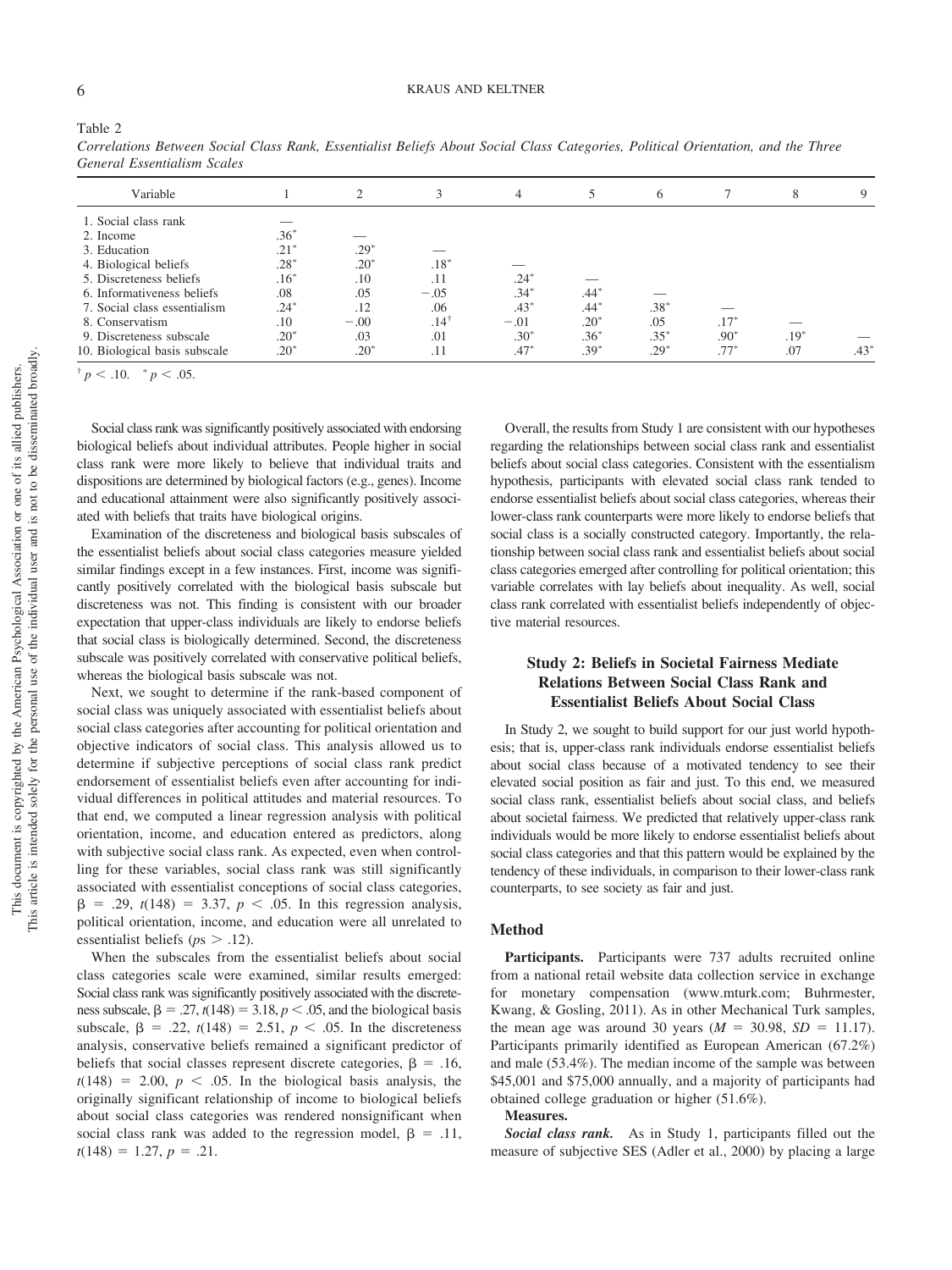X on the rung where they felt they stood relative to other people in their local community in the United States. This ladder assesses personal placement within the participant's own local community  $(M = 5.36, SD = 1.70).$ 

*Objective income and education.* Participant educational attainment was assessed the same way as in Study 1 ( $M = 1.70$ ,  $SD =$ 0.66). Annual income used seven categories: (a) less than \$15,000, (b) \$15,001–\$30,000, (c) \$30,001–\$45,000, (d) \$45,000 –\$75,000, (e) \$75,001–\$100,000, (f) \$100,001–\$150,000, and (g) greater than \$150,000 ( $M = 3.40$ ,  $SD = 1.61$ ).

*Essentialist beliefs about social class categories.* As in Study 1, participants filled out the same 10-item measure of essentialist beliefs about social class categories  $(M = 3.51, SD = 0.91,$  $\alpha = .80$ ).

*Societal fairness beliefs.* To measure beliefs in societal fairness, we used two separate scales. The first scale is a measure of global beliefs in a just world (Lipkus, 1991). In this measure, participants indicate their agreement with seven items about their judgments of the world as fair and just (e.g., "I feel that people get what they are entitled to have") on a 7-point Likert scale  $(1 =$ *strongly disagree*,  $7 =$  *strongly agree*). The scale showed high internal consistency ( $M = 3.81$ ,  $SD = 1.11$ ,  $\alpha = .91$ ). The second scale was a four-item generalized beliefs in meritocracy scale (Horberg, Kraus, & Keltner, in press). Participants responded to each of the items (e.g., "It is okay for people to have better lives if they earned it") using the same 7-point Likert scale  $(1 =$ *strongly disagree*,  $7 =$  *strongly agree*;  $M = 4.78$ ,  $SD = 0.97$ ,  $\alpha =$ .70). The scales were significantly intercorrelated ( $r = .41$ ,  $p <$ .05).

*Political ideology.* We assessed participants' political ideology with two items. The first item assessed the extent to which participants were politically liberal or conservative "when it comes to social policy" ( $M = 4.88$ ,  $SD = 1.85$ ). The second item assessed political liberal or conservative identification "when it comes to economic policy" ( $M = 4.26$ ,  $SD = 1.83$ ). Participants responded to both items on 7-point Likert scales (1 *strongly disagree*, 7 *strongly agree*). The political beliefs items were significantly positively correlated  $(r = .71, p < .05)$ , and so they were averaged to create an overall political beliefs item ( $M = 4.57$ ,  $SD = 1.70$ ). This overall political ideology item was negatively correlated with just world beliefs (*r*  $-0.27, p < .05$ ) and meritocracy beliefs ( $r = -.28, p < .05$ ).

#### **Results**

An examination of correlations revealed a pattern in line with our predictions. Consistent with the essentialism hypothesis, social class rank was positively associated with essentialist beliefs about social class categories  $(r = .10, p < .05)$ . Social class rank was also positively associated with both belief in a just world ( $r = .25, p < .05$ ) and meritocracy beliefs ( $r = .23$ ,  $p < .05$ ), suggesting that upper-class rank individuals are more likely to believe that society is fair and just than are their lower-class rank counterparts. Further examination of correlations revealed that income and educational attainment were uncorrelated with essentialist beliefs about social class categories. Income was significantly positively correlated with both just world beliefs ( $r = .13$ ,  $p < .05$ ) and meritocracy beliefs ( $r = .15$ ,  $p < .05$ ). Educational attainment was positively correlated with meritocracy beliefs ( $r = .11$ ,  $p < .05$ ). These latter findings suggest that possess-

ing higher levels of material resources is associated with a greater tendency to believe that society is fair and just.<sup>2</sup>

We next sought to determine if relationships among social class rank, essentialist beliefs about social class categories, and beliefs in societal fairness would persist even after controlling for political beliefs and for objective material resources. As in Study 1, we conducted a linear regression analysis with essentialist beliefs about social class categories entered as the outcome variable and political beliefs, income, education, and social class rank entered as predictors. In this analysis, social class rank emerged as a significant predictor of essentialist beliefs about social class categories,  $\beta = .14$ ,  $t(695) =$ 3.37,  $p < .05$ , with upper-class rank individuals more likely to endorse essentialist beliefs about social class than were lower-class rank individuals, even after accounting for political beliefs and objective material resources. Conservative political ideology remained a significant predictor of essentialist beliefs about social class,  $\beta$  =  $-0.11$ ,  $t(695) = -2.89$ ,  $p < 0.05$ . In this analysis, unexpectedly, income was negatively associated with essentialist beliefs about social class,  $\beta = -0.12$ ,  $t(695) = -2.90$ ,  $p < 0.05$ . Perhaps this reversal in direction of association occurred because of the high positive correlation between income and education ( $r = .22$ ,  $p < .05$ ) and social class rank ( $r = .46$ ,  $p < .05$ ). Educational attainment was unrelated to essentialist beliefs about social class.

We next sought to provide evidence for our just world hypothesis suggesting that upper-class rank individuals tend to endorse essentialist beliefs about social class because of their motivation to see their own elevated social position in society as fairly determined. To this end, we conducted two parallel mediation analyses of the association between social class rank and essentialist beliefs about social class categories using both just world beliefs and meritocracy beliefs as mediators (Preacher & Hayes, 2004, 2008). In this analysis, we controlled for political ideology, education, and income to determine the unique influence of social class rank.<sup>3</sup> For the analysis examining just world beliefs as the mediator (see Figure 1), the path from social class rank to just world beliefs was

<sup>2</sup> Examination of the discreteness and biological basis subscales of the essentialist beliefs about social class scale revealed similar results to the overall scale: Social class rank was significantly positively associated with both discreteness ( $r = .08$ ,  $p < .05$ ) and biological basis ( $r = .10$ ,  $p < .05$ ) beliefs about social class. As well, both scales were related to beliefs in a just world ( $rs = .23$  to  $.28$ ,  $ps < .05$ ) and meritocracy beliefs ( $rs = .09$  to  $.19, ps < .05$ ).

 $\overline{3}$ <sup>3</sup> A similar pattern emerged when we conducted the mediation analysis without controlling for political ideology, income, and education. In the analysis of just world beliefs, the originally significant relationship between social class rank and essentialist beliefs about social class categories,  $\beta$  = .10,  $t(725)$  = 2.81,  $p < .05$ , became no longer significant when accounting for the mediator,  $\beta = .03$ ,  $t(724) = 0.72$ , *ns*. A bootstrapping procedure revealed a significant indirect effect of social class rank on essentialist beliefs about social class categories, through just world beliefs, 95% CI [.02, .06]. When the analysis accounted for meritocracy beliefs, the relationship between social class rank and essentialist beliefs about social class was reduced,  $\beta$  = .07,  $t(724)$  = 1.81,  $p$  = .07. A bootstrapping procedure revealed a significant indirect effect of social class rank on essentialist beliefs about social class categories, through meritocracy beliefs, 95% CI [.01, .03]. When we examined a reverse mediational model with essentialist beliefs about social class categories as the mediator and just world beliefs or meritocracy beliefs as the outcome, the association between social class rank and just world beliefs,  $\beta = .22$ ,  $t(724) = 6.31$ ,  $p < .05$ , or meritocracy beliefs,  $\beta = .21$ ,  $t(724) = 5.83$ ,  $p < .05$ , remained significant even after accounting for the mediator.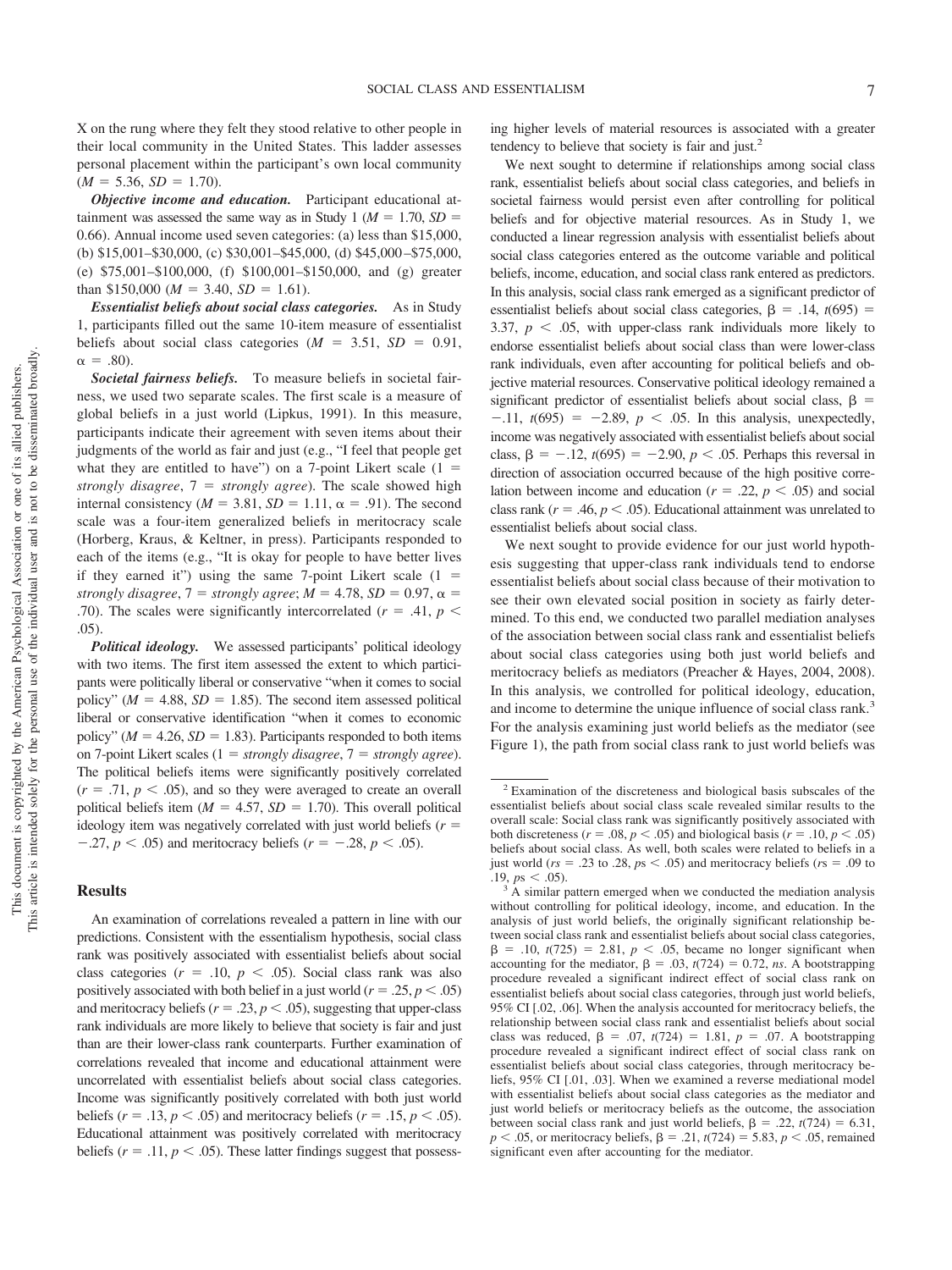

*Figure 1.* Model of the relationship between social class rank and essentialist beliefs about social class categories, mediated by just world beliefs. The analysis controls for political ideology, income, and educational attainment. Numbers indicate standardized regression coefficients, and asterisks indicate that  $p < .05$ .

significant,  $t(695) = 5.43$ ,  $p < .05$ . Moreover, when we included the significant association between just world beliefs and essentialist beliefs about social class categories,  $t(694) = 8.20, p < .05$ , the originally significant relationship between social class rank and essentialist lay theories about social class,  $t(695) = 3.37$ ,  $p < .05$ , was reduced,  $t(694) = 1.80$ ,  $p = .07$ . A bootstrapping procedure using 2,000 resamples revealed a significant indirect effect of social class rank on essentialist beliefs about social class categories, through just world beliefs, 95% CI [.02, .05].

We conducted a similar mediation analysis with meritocracy beliefs as the mediator and obtained similar results. In particular, when we included the significant association between meritocracy beliefs and essentialist lay theories about social class,  $\beta = .14$ ,  $t(694) = 3.58$ ,  $p < .05$ , the originally significant relationship between social class rank and essentialist beliefs about social class categories was reduced but still remained significant,  $\beta = .12$ ,  $t(694) = 2.87, p < .05$ . A bootstrapping procedure using 2,000 resamples revealed a significant indirect effect of social class rank on essentialist beliefs about social class categories, through meritocracy beliefs, 95% CI [.003, .03].

The findings from Study 2 provide additional support for our first two hypotheses: Consistent with the essentialism hypothesis, upper-class rank individuals were more likely to endorse beliefs that social class is an inherent, stable, and biologically determined social category relative to their lower-class rank counterparts. Moreover, this pattern emerged after accounting for both political attitudes and material resource measures of social class. In support of our just world hypothesis, beliefs that society is fair and just explained the tendency among upper-class rank individuals to endorse essentialist beliefs about social class categories.

#### **Study 3: Essentialist Beliefs About Social Class and Punitive Judgments**

In Study 3, we sought to build support for our bad genes hypothesis; that is, essentialist beliefs about social class categories reduce support for restorative forms of justice. This hypothesis arises from our reasoning that the belief that a person's social attributes reflect inherent, stable, and biological qualities of the individual should covary with beliefs that rehabilitation-based policies that attempt to change these essential qualities are likely to be ineffective. To test this prediction, we manipulated essentialist beliefs about social class categories (see Williams & Eberhardt, 2008) and subsequently measured participants' judgments about retributive and restorative punishments for academic cheating, given the age of our college student sample and that academic cheating can lead to unfair rises in social class rank.

#### **Method**

**Participants.** Sixty-nine undergraduates took part in the study at a public West Coast university in exchange for course credit. Participants were primarily female  $(n = 41)$ . The largest ethnic group was Asian American  $(n = 29)$ , followed by European American  $(n = 22)$ , Latino/a  $(n = 3)$ , and other or multiple ethnicities ( $n = 15$ ).

**Materials and procedure.** Participants arrived at the study in small groups, and they were told that the study was about a number of different topics organized by several researchers in the psychology department. In the first part of the experiment, participants' memory for and retention of material in scientific articles were assessed. In the second part of the experiment, participants filled out a number of measures designed to help understand how people think about a number of campus policies. In the first part of the experiment, participants' essentialist beliefs about social class categories were manipulated by having participants read a scientific article about experimental evidence suggesting research support for or against a biological basis for social class. Following this manipulation, participants were asked to rate a number of general policies they endorsed regarding the punishment of academic cheating. Following these ratings, participants read three scenarios of people engaging in real cheating behavior, and they were asked the likelihood they would render a subset of punishments for that behavior.

*Manipulation of essentialist beliefs.* On the basis of previous work (Williams & Eberhardt, 2008), we manipulated essentialist beliefs about social class by having participants read two mock scientific journal articles about the biological bases of social class. In the article advancing the argument for a biological basis of social class, researchers were said to have discovered genetic underpinnings to social class. In the article advocating a social constructivist perspective on social class, the researchers suggested that there was no genetic basis to social class (see the Appendix for details). To determine the success of the manipulation, we asked participants how much they agreed with two statements on 7-point Likert scales  $(1 = strongly disagree, 7 = strongly agree)$ : "It is impossible to determine one's social class by examining their genes" and "There is probably a biological determinant of social class." The first item was reverse scored, and the items were averaged ( $M = 2.33$ ,  $SD = 1.30$ ;  $\alpha = .73$ ).

*Cheating policy decisions.* Participants were first asked to indicate how much they endorsed a selection of general cheating policies. They did so by indicating how much they agreed with the policies on 7-point Likert scales  $(-3 = \text{disagree strongly}, 3 =$ *agree strongly*). The policies were "Students caught cheating should be expelled from the University," "Students caught cheating should be given a failing grade in the course in which they were caught," "Students suspected of cheating should be subjected to additional scrutiny while taking tests, such as private exam rooms or special exams that are separate from other test takers," "Professors should be notified of students in their courses who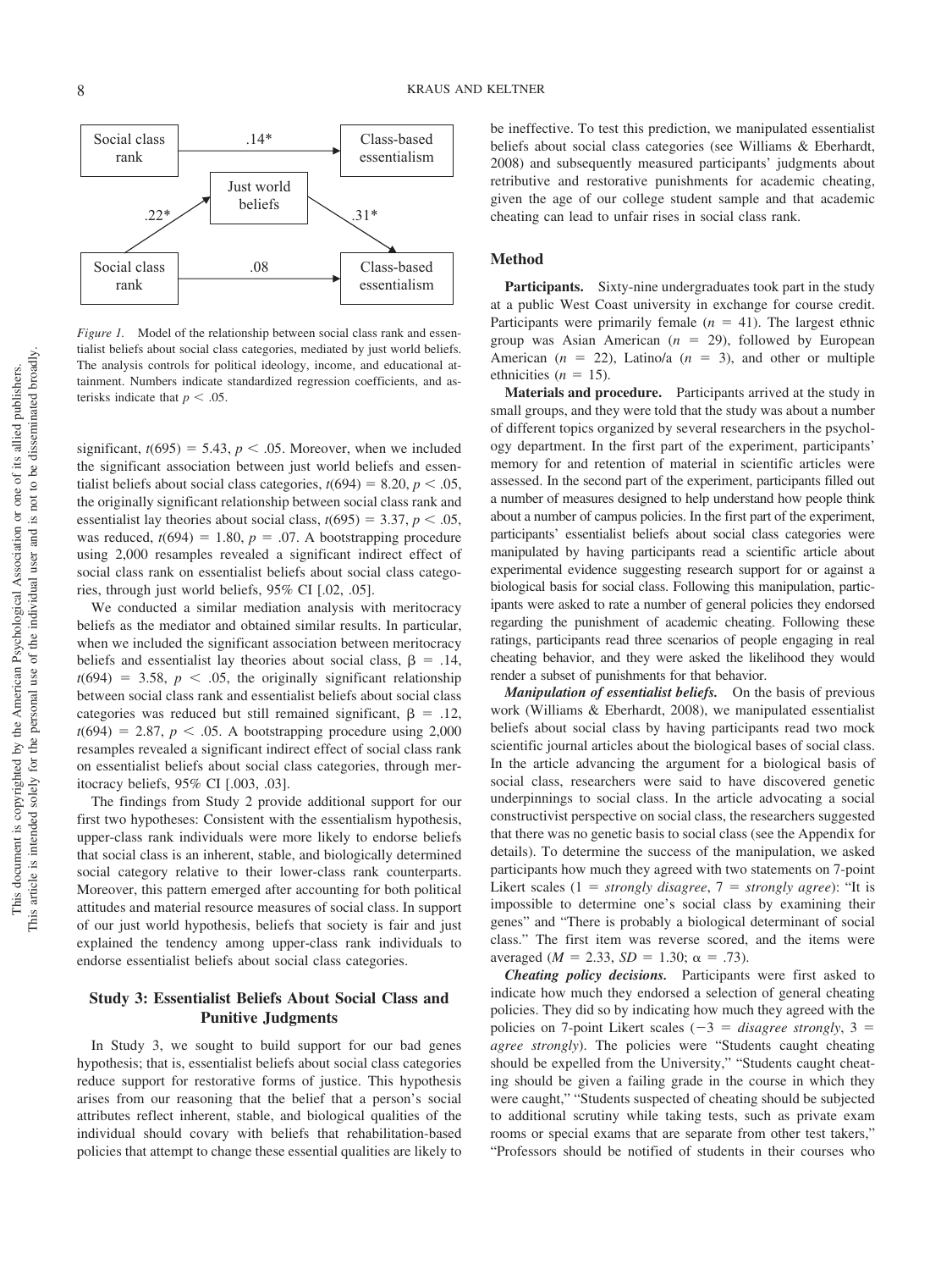have been suspected of cheating previously, so that they can take appropriate precautions," and "Students caught cheating should complete 300 hours of community service over a 12-month period." Of these punishments for academic cheating, failing the single class was endorsed most strongly  $(M = 1.55, SD = 1.63)$ .

Next, participants were given three scenarios about cheating behavior and were asked to indicate how much they endorsed specific punishment for the cheating behavior on the same 7-point Likert scales. The three scenarios all described academic cheating during an exam; they differed in the extent that the person caught cheating explained his or her cheating behavior as due to financial hardship or to academic pressure arising from medical school applications or gave no explanation for the cheating. Participants' ratings did not differ depending on the reason given for cheating in each of the scenarios  $(F < 1)$ . Participants indicated how much they agreed with three types of punishments: "The student should receive an F on the exam, and should be expelled from the University," "The student must attend one-hour weekend seminars for a semester. The seminar will be geared toward understanding the importance of ethics in academic life," and "The student will have to complete 300 hours of community service over a 12-month period." Of these punishments for specific academic cheating scenarios, seminars on ethics were endorsed the most strongly  $(M = -0.44, SD = 1.91).$ 

On the basis of social justice research (Tyler & Jost, 2007), we divided the cheating policies into two types: restorative punishments and retributive punishments. In this research, retributive forms of punishment are guided by the principle that punishment should be proportionate to the harm done for a particular transgression. As such, this type of punishment, employed by our traditional court system, focuses on the severity of punishing people who violate laws (Carlsmith et al., 2002). In contrast, restorative forms of punishment focus on rehabilitating and restoring people who violate laws (Gromet & Darley, 2006; Marshall, 2003). On the basis of these differential conceptions of punitive justice, we categorized items administering harsh punishments such as surveillance and expulsion as retributive punishment, and we averaged scores for each of these forms of punishment for the general policy decisions and across the three scenarios (*M*  $-0.83$ ,  $SD = 1.36$ ,  $\alpha = .83$ ). The remaining items dealing with community service and seminars about ethics were summed into a measure of restorative punishments ( $M = -0.78$ ,  $SD = 1.53$ ,  $\alpha =$ .91). Reflecting the independence of these two forms of punishment, retributive and restorative punishment judgments were only moderately correlated,  $r(67) = .26$ ,  $p < .05$ .

#### **Results and Discussion**

**Manipulation check.** To determine if our manipulation of essentialist beliefs about social class categories was successful, we subjected the mean of our two essentialism items to an independent samples *t* test comparing participants manipulated to receive evidence that social class categories were either essentialist or socially constructed. As expected, participants who received information suggesting that social class was an essentialist category reported more essentialist beliefs  $(M = 2.72)$  than did participants who received information that social class was a social construction ( $M = 2.00$ ),  $t(67) = 2.36$ ,  $p < .05$ ,  $d = .57$ .

**Essentialists beliefs and punishment decisions.** Our next aim was to determine if our manipulation of essentialist beliefs of social class categories would impact individuals' endorsement of restorative punishments for academic cheaters. To that end, we computed a 2 (punishment type)  $\times$  2 (essentialist beliefs) mixed model analysis of variance (ANOVA) with type of punishment as the within-subjects factor. The analysis yielded a significant interaction that can be seen in Figure 2,  $F(1, 67) = 5.99$ ,  $p < .05$ ,  $\eta_{\rm p}^2$  = .08. No other effects were significant. As can be seen in the figure and consistent with the bad genes hypothesis, participants manipulated to receive information suggesting that social class was an essentialist category showed greater opposition to restorative punishments than did participants who received information suggesting that social class was a socially constructed category.

Follow-up analyses support this interpretation of the results: When we examined restorative punishments, participants in the essentialist beliefs condition  $(M = -1.19)$  were more likely to reject restorative punishments—seminars on ethics or community service—than were participants in the social constructivist beliefs condition  $(M = -0.43)$ ,  $t(67) = -2.11$ ,  $p < .05$ ,  $d = .52$ . For retributive punishments, participants in the essentialist beliefs condition endorsed retributive punishments equally as strongly (*M*  $-0.66$ ) as did participants in the social constructivist beliefs condition ( $M = -0.97$ ),  $t(67) = 0.36$ , *ns*.

The results of Study 3 provide evidence suggesting that essentialist beliefs about social class shape punitive judgments for academic cheating. As expected, people manipulated to receive evidence suggesting that social class was an essentialist social category were more likely to reject forms of punishment based on restorative justice principles (Gromet & Darley, 2006). Interestingly, essentialist beliefs did not increase preferences for retributive punishments. We return to this result in the General Discussion. In Study 4, we extend the work from the previous studies by showing that manipulating a person's temporary perceptions of his or her social class rank leads to increases in essentialist beliefs about social class categories (the essentialism hypothesis) and decreases in endorsement of restorative justice (the punitive judgment hypothesis).



*Figure 2.* The interaction between endorsement of restorative and retributive punishments for academic cheating for individuals manipulated to endorse essentialist lay theories or social constuctivist lay theories of social class. Error bars represent standard errors of the mean.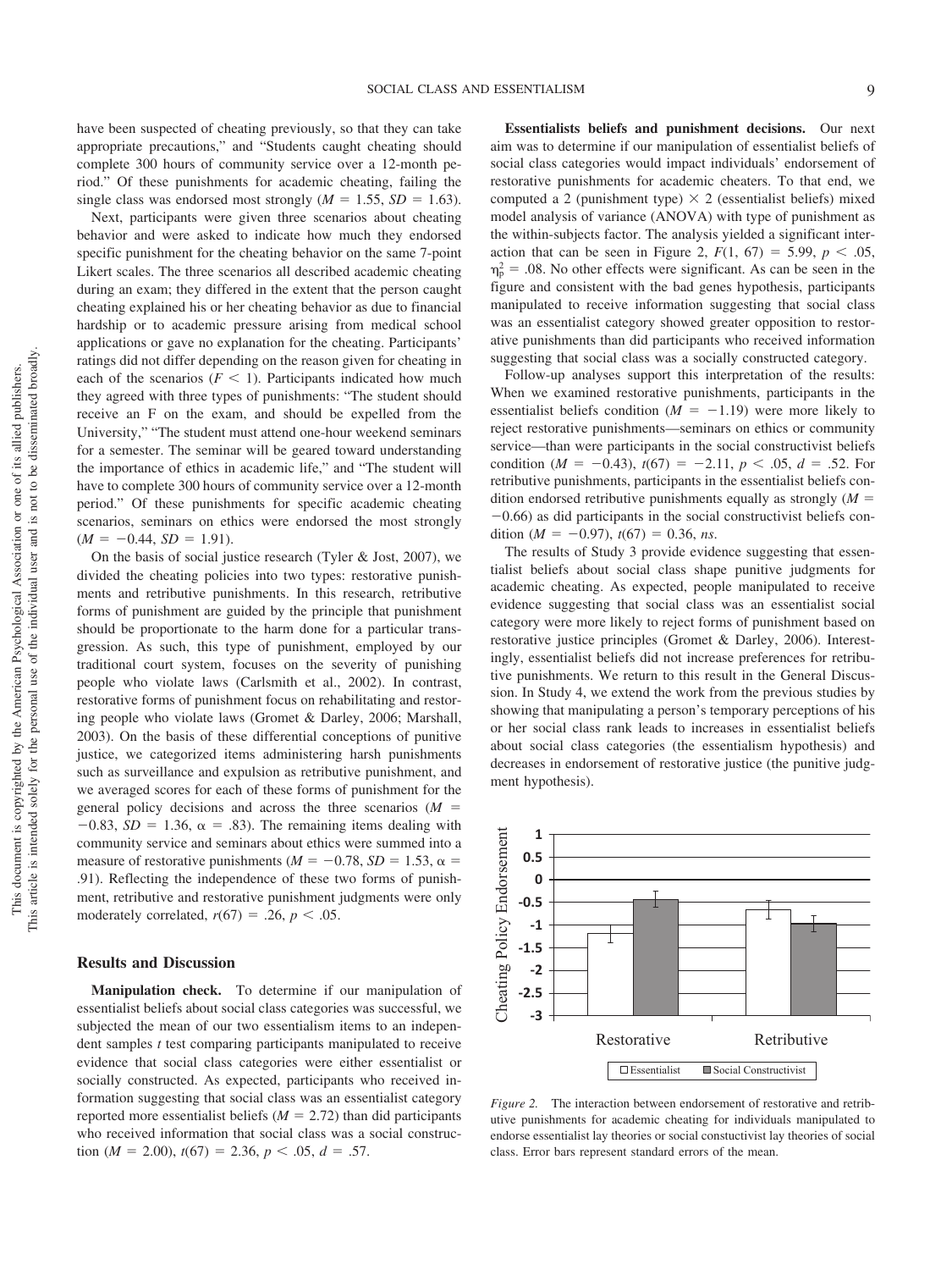#### **Study 4: Manipulated Social Class Rank, Essentialist Beliefs, and Punitive Judgments**

In Study 4, we extended the findings from the previous studies by manipulating participants' relative perceptions of their social class rank (Kraus et al., 2010). Social class is a complex construct that encompasses many learned cultural experiences. As such, social class is intertwined with other processes that include historical factors, shared group identity, and neighborhood effects that are difficult to control for in purely correlational approaches (e.g., Kraus et al., in press; Stephens et al., 2012). Evidence from studies that manipulate social class rank, therefore, is essential to establish causal relations between social class and essentialist beliefs and between social class and punitive judgments. As well, manipulating social class rank is crucial for eliminating potential confounding demographic factors and selection effects that might account for our effects. For example, the class-related differences in endorsement of essentialist beliefs about social class categories could be attributed to other factors, such as differences in urban versus rural background, parental values, or community environments.

In Study 4 we also tested hypotheses concerning the relationships among social class rank, essentialist beliefs, and punitive judgments while controlling for two judgments that often covary with justice decisions: moral outrage against the actions of perpetrators (e.g., Carlsmith et al., 2002) and the perceived severity of the crime (e.g., Gromet & Darley, 2006). In Study 4, we measured moral outrage and perceptions of crime severity to show that social class rank differences in punitive judgments were independent of these justice-relevant constructs.

#### **Method**

**Participants.** Participants were 163 adult residents of the United States recruited online from a national retail website data collection service in exchange for monetary compensation (www .mturk.com; Buhrmester et al., 2011). The majority of participants (age  $M = 36.47$ ,  $SD = 13.61$ ) were female ( $n = 97$ ). Participants identified as European American ( $n = 129$ ), followed by Asian American ( $n = 15$ ), other ethnicities ( $n = 9$ ), Latino/a ( $n = 5$ ), Native American ( $n = 3$ ), and African American ( $n = 2$ ).

**Procedure.** Participants were instructed that the experiment involved answering two types of questions. In the first set, participants completed personality measures assessing their feelings about themselves and others. In the second set, participants made social judgments about the unlawful behavior of others and rated these behaviors on a number of social dimensions. After accessing the survey via a computer terminal, participants engaged in our manipulation of relative social class rank. The manipulation was followed by several filler measures, our measure of essentialism, policy decision measures, and measures of demographic information. After completing these measures, participants responded to suspicion probes about the hypotheses of the study, were debriefed, and were compensated for participation.

**Manipulation of relative social class rank.** As in prior research (Kraus et al., 2010), participants were presented with an image of a ladder with 10 rungs. Participants were instructed to "think of the ladder above as representing where people stand in the United States." Participants were then randomly assigned to imagine interacting with a person either at the top or bottom of the social class hierarchy—that is, a person with the most (least) money, education, and job status. Participants then placed themselves on the ladder relative to this person ( $10 = top rung$ ,  $1 =$ *bottom rung*;  $M = 5.48$ ,  $SD = 1.96$ .

#### **Measures.**

*Essentialist beliefs about social class.* Participants completed the same measure of essentialism as in Study 1, except the wording of the instructions was changed slightly to reflect participants' agreement with each statement "at this moment" rather than in general. This change was made to reflect participants' essentialist beliefs directly following the manipulation of social class rank. Participants responded to the questions on 7-point Likert scales  $(1 = strongly disagree, 7 = strongly agree; M = 3.93, SD = 0.91,$  $\alpha = .71$ ).

*Policy decisions about punishment.* After completing the measure of essentialism, participants read two counterbalanced scenarios briefly describing a person who was caught committing a financial crime involving either "stealing money from a retail store" or "falsifying corporate financial records to conceal an increase in one's own annual salary." No differences in endorsement of policy decisions emerged between the two types of financial crimes for manipulated upper- and lower-class rank participants ( $ps$   $>$  .30). After they read about each scenario, participants were given a brief description of two court proceedings to sentence the individuals committing the financial crimes in counterbalanced order. In the retributive court proceedings, participants were told, a "judge renders an appropriate punishment for the offender" and the punishment "typically involves imprisonment." For the restorative proceedings, participants were informed that a mediation occurs between the offender and the victimized people or parties and the two groups "come to an agreement outlining what the offender must do to atone for the offense." The punishment for the offense could not include imprisonment, but other punishments, such as "an apology, monetary compensation, or community service," were options for punishment (Gromet & Darley, 2006). After reading about these forms of justice, participants rated how likely they were to support a retributive process ( $M = 4.13$ ,  $SD =$ 1.40) and a restorative process ( $M = 4.64$ ,  $SD = 1.36$ ) on 7-point Likert scales  $(1 = not likely at all, 7 = very likely).$ 

In addition to using these main dependent measures, we computed ratings for how "morally outraged" participants were by each offense ( $M = 4.15$ ,  $SD = 1.15$ ) and how seriously participants viewed each crime  $(M = 4.14, SD = 1.08)$ . Participants made these ratings on 7-point Likert scales  $(1 = not at all, 7 = 1)$ *very much*).

#### **Results and Discussion**

**Manipulation check.** We first sought to determine the success of the manipulation of social class rank. To that end, we subjected participants' ladder-ranking scores to an independent samples *t* test. As expected, participants envisioning an interaction with someone at the very top of the social class hierarchy reported lower ladder rankings ( $M = 4.81$ ) than did participants thinking of an interaction with someone at the very bottom of the social class hierarchy ( $M = 6.12$ ),  $t(160) = 4.50$ ,  $p < .05$ ,  $d = .71$ . This analysis suggests that we successfully manipulated participants' subjective social class rank.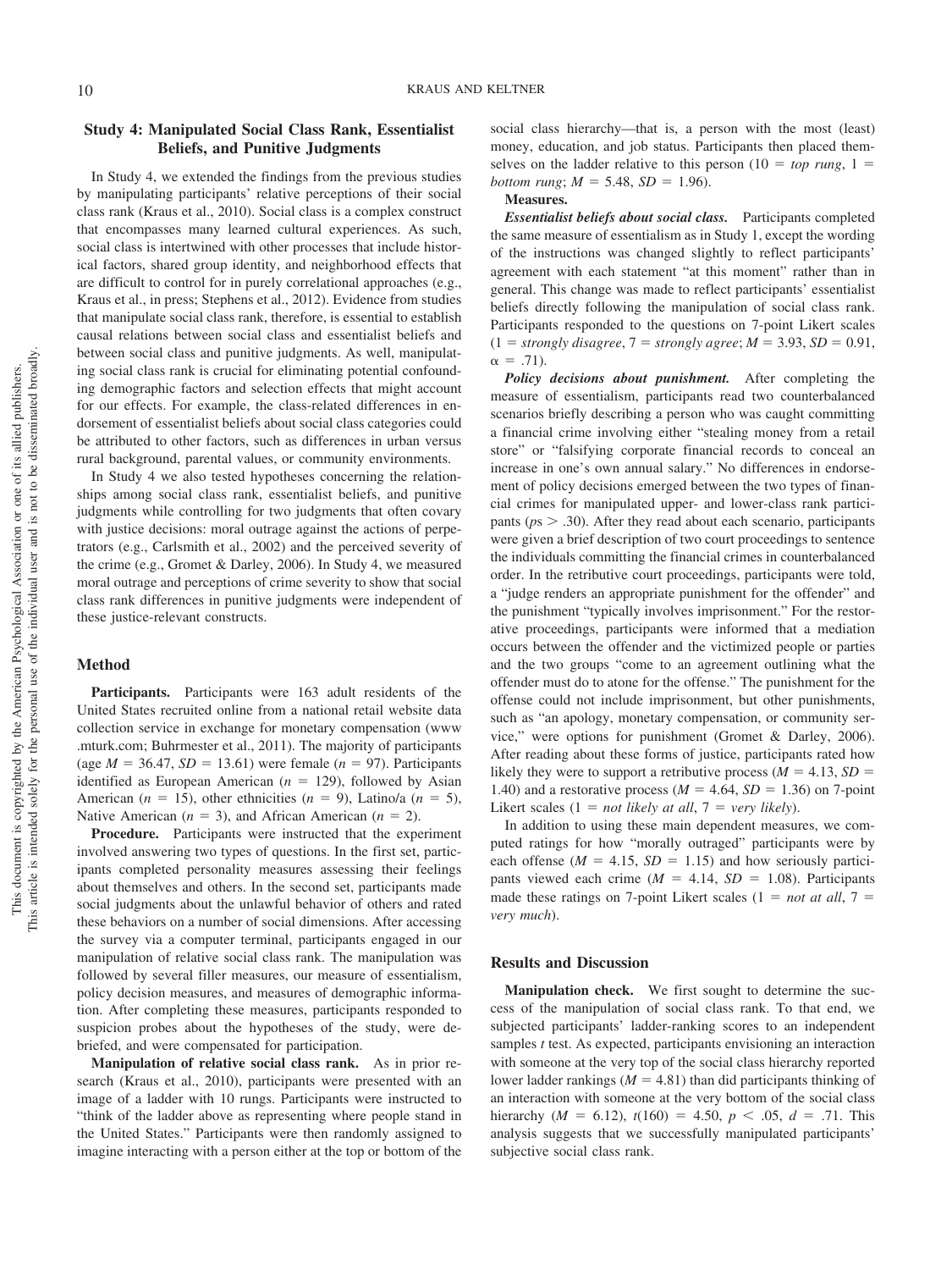**Social class and essentialism.** To test the essentialism hypothesis that manipulated upper-class rank individuals would more strongly endorse essentialist beliefs about social class categories than would their lower-class rank counterparts, we subjected manipulated upper- and lower-class rank participants' essentialism ratings to an independent samples *t* test. As expected, upper-class rank participants ( $M = 4.08$ ) reported stronger essentialist beliefs about social class categories than did participants manipulated to experience lower-class rank ( $M = 3.78$ ),  $t(160) = 2.11$ ,  $p < .05$ ,  $d = .33$ . That is, relative to lower-class rank individuals, manipulated upper-class rank participants tended to endorse beliefs suggesting that social class is stable, inherent, and biologically determined.<sup>4</sup>

**Social class and policy decisions.** To test the punitive judgment hypothesis that lower-class rank individuals tend to endorse social policies emphasizing restorative forms of justice, we conducted a 2 (punishment type)  $\times$  2 (social class rank) mixed model ANOVA with punishment type as the within-subjects factor. The analysis yielded a significant punishment type main effect, such that participants preferred more restorative punishments (*M* 4.64) relative to retributive punishments  $(M = 4.13)$ ,  $F(1, 160) =$ 6.39,  $p < .05$ ,  $\eta_p^2 = .04$ . A marginally significant main effect for social class rank also emerged such that lower-class rank participants  $(M = 4.32)$  endorsed less punishment, regardless of the type of punishment, than did upper-class rank participants  $(M = 4.46)$ ,  $F(1, 160) = 3.20, p = .08, \eta_p^2 = .02$ . However, this effect was qualified by a marginally significant interaction,  $F(1, 160) = 2.87$ ,  $p = .09, \eta_{\rm p}^2 = .02.$ 

Examination of the separate types of punishment yielded a pattern in line with the punitive judgment hypothesis: As expected, upper-class rank participants  $(M = 4.40)$  were less likely to endorse restorative punishments than were lower-class rank participants ( $M = 4.88$ ),  $t(160) = -2.26$ ,  $p < .05$ ,  $d = .36$ . As in Study 3, when examining retributive punishments, upper-  $(M = 4.24)$ and lower-class rank participants ( $M = 4.03$ ) showed no significant differences in preferences for these punishments,  $t(160)$  = 0.95, *ns*.

Finally, we also examined manipulated social class differences in judgments of how morally outraged participants were and how serious participants thought the offense was, finding no differences between each of these measures for upper- and lower-class rank participants ( $p_s$   $>$  .78). Importantly, when we conducted the above analysis as an analysis of covariance (ANCOVA) where we controlled for individual differences in judgments of moral outrage and the seriousness of the lawbreaking behavior, the interaction between social class rank and type of punishment became significant,  $F(1, 158) = 4.14$ ,  $p < .05$ ,  $\eta_p^2 = .03$ . Taken together, these analyses suggest that manipulated social class rank was related to endorsement of restorative punishments independent of moral outrage for law-violating behavior or beliefs about the seriousness of this behavior (see Figure 3).

In Study 4 and consistent with the essentialism hypothesis, participants manipulated to experience momentary perceptions of upper-class rank tended to endorse essentialist beliefs about social class categories. Consistent with the punitive judgment hypothesis, upper-class rank individuals tended to oppose more restorative punishments than did their manipulated lower-class rank counterparts. Participants also did not differ in moral outrage engendered by the crimes or perceptions of severity of the crimes, suggesting



*Figure 3.* Endorsement of restorative and retributive punishment of financial crimes for individuals with manipulated lower social class rank or manipulated upper social class rank while controlling for beliefs about moral outrage over the crime and seriousness of the crime. Error bars represent standard errors of the mean.

that class-based essentialist beliefs impact restorative forms of punishment and that they do so independent of retributive justice concerns, moral judgments, and severity perceptions. Finally, through the manipulation of social class rank, Study 4 provides initial causal evidence that upper-class rank leads to both greater endorsement of essentialist beliefs about social class and decreased preferences for restorative punishments.<sup>5</sup>

#### **General Discussion**

Social rank in society is a fundamental organizing principle in social relations (Keltner, van Kleef, Chen, & Kraus, 2008), and in the present research, we examined essentialist lay theories about one aspect of human hierarchy—a person's social class. Drawing from theory suggesting that people are motivated to justify their elevated social position in society (e.g., Keller, 2005), we expected that upper-class rank individuals would be more likely to endorse essentialist lay theories about social class than would their lowerclass rank counterparts.

<sup>4</sup> When we examined the influence of the social class rank manipulation on the discreteness and biological basis subscales, manipulated upper-class rank participants showed no differences  $(M = 4.11)$  relative to manipulated lower-class rank participants  $(M = 3.91)$  in endorsement of discreteness beliefs,  $t(160) = 1.27$ ,  $p = .21$ . Manipulated upper-class rank participants were marginally significantly more likely  $(M = 4.04)$  than lower-class rank participants ( $M = 3.59$ ) to endorse the biological beliefs subscale,  $t(160) =$ 

<sup>1.77,</sup>  $p = .08$ ,  $d = .27$ .<br><sup>5</sup> In previous research, social class rank has had interactive effects with material resource measures of social class (e.g., Kraus et al., 2011), but this was not the case in the present study save for one exception: When we examined restorative justice, both income,  $\beta = -.17$ ,  $t(151) = -2.23$ ,  $p <$ .05, and the social class rank manipulation,  $\beta = -17$ ,  $t(151) = -2.24$ ,  $p < .05$ , showed significant main effects qualified by a significant interaction,  $\beta = -16$ ,  $t(151) = -1.98$ ,  $p < .05$ . This pattern of results suggests that high-income participants who received the upper-class rank manipulation were particularly unlikely to endorse restorative justice policies.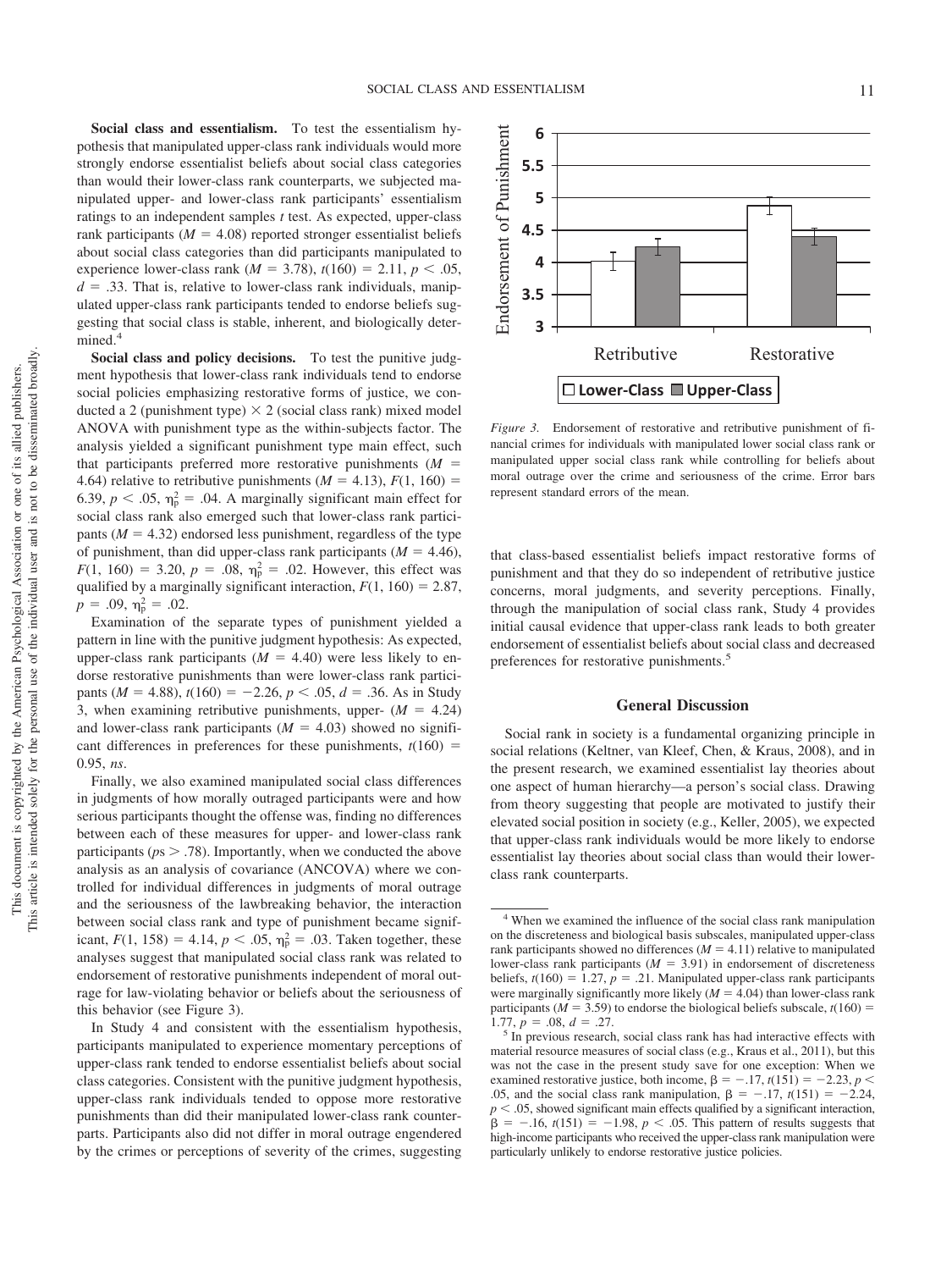Consistent with expectations, Study 1 showed that people reporting elevated social class rank tended to think of social class categories in more essentialist terms. Study 2 extended these initial findings by suggesting that upper-class rank individuals endorse essentialist theories of social class, in part, to justify their elevated positions in society's hierarchy. Study 3 demonstrated that manipulating people's essentialist beliefs about social class categories led to reduced support for restorative policies for academic cheating. Building on these initial studies, Study 4 manipulated momentary perceptions of relative social class rank. We found that, compared to their manipulated lower-class rank counterparts, manipulated upper-class rank individuals endorsed more essentialist conceptions of social class and were more likely to reject restorative justice proceedings for people caught engaging in economic crimes. Moreover, relationships among social class rank, essentialist beliefs, and punitive judgments could not be accounted for by measures of individuals' material resources or political orientation.

#### **Essentialism, Social Policy, and Social Mobility**

The current research dovetails with a growing body of research suggesting that, relative to their lower-class counterparts, upperclass individuals focus on internal, stable, and trait-based explanations for the actions of others and deemphasize the social context (for a review, see Kraus et al., 2012). This research suggests that these broad class-based differences in social perception extend to beliefs in the biological basis of fundamental social categories. These findings have implications for social mobility.

The current results provide some initial evidence suggesting that essentialist beliefs are associated with justifying and legitimizing an individual's own position in society and raise the possibility that these beliefs will also increase justification of unfairness in the distribution of economic and social resources: That essentialist beliefs endorsed by upper-class individuals were associated with failing, rather than rehabilitating, academic cheaters suggests that one way in which individuals can maintain current societal structure is through the use of essentialist beliefs. Future research is necessary to determine what other legitimizing behaviors highstatus individuals may engage in to constrain upward mobility in society (e.g., opposition to affirmative action programs) and whether essentialist conceptions of social categories explain this behavior.

As well, endorsing social constructivist beliefs— beliefs that social class is based on changeable, external social forces—led to the favoring of social policies related to academic policy and judicial procedure that focus on rehabilitating individuals. Perhaps social constructivist views, endorsed by lower-class rank individuals, may increase optimism among these individuals with regard to overcoming current financial hardship, future career opportunities, or even the economic advancement of future generations.

In the present research, both social class rank and essentialist beliefs about social class categories were not associated with endorsement of retributive punishments. Given these results, it is interesting to speculate about why social class rank might be more closely tied to restorative justice concerns than to retributive ones. One possible explanation for this pattern is that social class rank is associated with enhanced contextual explanations—the tendency to explain broad social events or personal outcomes in terms of external forces outside of individual control (e.g., Grossmann & Varnum, 2011; Kraus et al., 2009). That is, whereas retributive punishments hold individuals personally responsible for their unlawful actions, restorative punishments acknowledge the positive influence of contextual forces on individual behavior (e.g., rehabilitation programs). Future studies that examine beliefs about the efficacy of contextual intervention as the key ingredient that leads lower-class rank individuals and social constructivists to endorse restorative justice are likely to yield important insights.

Given that the current justice system in the United States is based on retributive, rather than restorative, punishment strategies (Gromet & Darley, 2006; Tyler & Jost, 2007; Weiner et al., 1997), the current research anticipates the following question: Do essentialist beliefs in social hierarchy underlie current punishment practices in the United States? Future research is needed to better understand how shifting essentialist beliefs could change current justice practices and how these changes would impact society as a whole. That is, could social constructivist beliefs of social hierarchy increase favor for rehabilitation-based punishments that could improve community life in the long term (e.g., drug treatment programs for prisoners)?

It is also important to consider how essentialist lay theories contribute to beliefs about reduced social mobility among lowerclass individuals (see Kennedy, Kawachi, Prothrow-Stith, Lochner, & Gupta, 1998). For example, one perspective holds that social constructivist conceptions of social class represent an optimistic understanding of social class hierarchy, in that social mobility is not blocked by genetic predeterminants of lower-class status. However, as previous research suggests, lower-class individuals are also keenly aware of the uncontrollable contextual factors that influence their lives (Kraus et al., 2012) and tend to favor political actions that perpetuate the current social order (e.g., Jost et al., 2002). As such, it will be interesting in future research to consider whether social constructivist lay theories of social class increase the pursuit of economic advancement among lower-class individuals, or whether these theories reveal the many external obstacles to social advancement (e.g., biased criminal justice system, unsafe neighborhoods, political influence) that maintain lower-class individuals in their lower ranking positions.

Notwithstanding the findings from the present investigation, a few limitations are worth mentioning. First, the results of our current studies would benefit from generalizing to other communities. For example, while our adult samples are representative of the wide range of education and income found in the United States, the samples do fall short in terms of generalizing to communities characterized by poverty, or to communities of great affluence. Replicating this research among these samples gives us greater confidence in the conclusions reached in the present research. As well, the current research examined the association between social class rank and essentialist beliefs about social class categories in particular. We expect that upper-class rank individuals endorse essentialist beliefs, in part, to justify their elevated social position. As such, upper-class rank individuals might engage in essentialist beliefs about other social categories (e.g., race, gender) more generally—particularly in contexts where such beliefs can help to justify their own elevated social position.

It would also be interesting to test the present hypotheses in other cultures (see Mahalingam, 2007), in particular those where economic inequality is not as pronounced. Evidence indicates that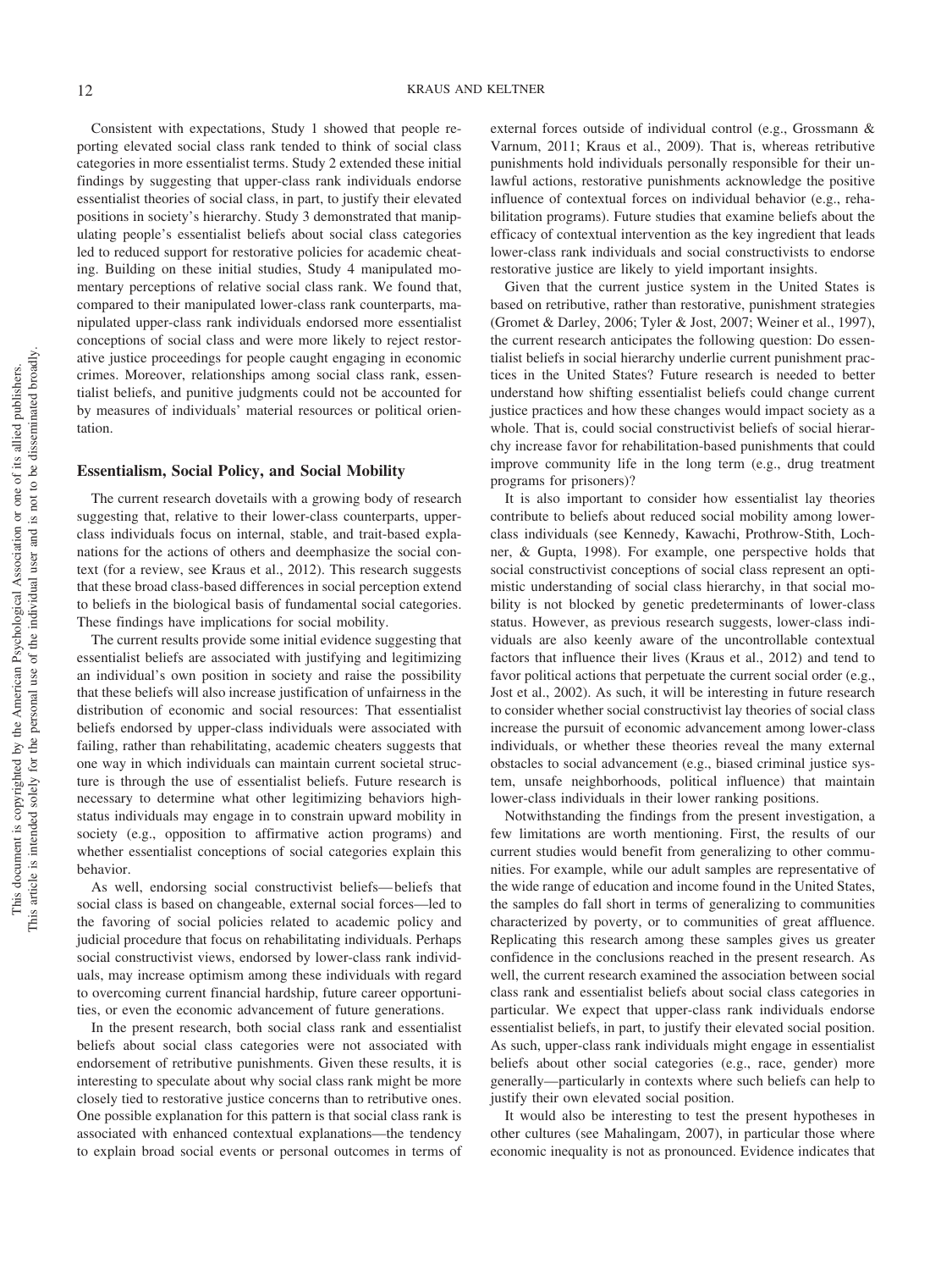economic disparities between rich and poor may be at a historical high in the United States (Phillips, 2002), which suggests that essentialist lay theories of social class have an objective basis for being so powerful in shaping voting behavior and policy decisions among upper- and lower-class individuals. Would similar effects be observed in cultures with lesser disparities between rich and poor?

#### **Conclusion**

Social class is a primary determinant of rank in human social hierarchy, and it profoundly shapes perceptions of the social environment (Kraus et al., 2012). In this research, we have shown that social class shapes essentialist conceptions of social class hierarchy that, in turn, impact endorsement of punitive judgments. In this way, social class leads to differences in the way individuals explain their rank in society and the forms of punishment they support in their everyday lives.

#### **References**

- Adler, N. E., Boyce, T., Chesney, M. A., Cohen, S., Folkman, S., Kahn, R. L., & Syme, S. L. (1994). Socioeconomic status and health: The challenge of the gradient. *American Psychologist, 49,* 15–24. doi: 10.1037/0003-066X.49.1.15
- Adler, N. E., Epel, E. S., Castellazzo, G., & Ickovics, J. R. (2000). Relationship of subjective and objective social class with psychological functioning: Preliminary data in healthy white women. *Health Psychology, 19,* 586 –592. doi:10.1037/0278-6133.19.6.586
- Allport, G. W. (1954). *The nature of prejudice,* Oxford, England: Addison-Wesley
- Antaki, C. (1985). Attribution and evaluation in ordinary explanations of voting intention. *British Journal of Social Psychology, 24,* 141–151. doi:10.1111/j.2044-8309.1985.tb00673.x
- Bastian, B., & Haslam, N. (2006). Psychological essentialism and stereotype endorsement. *Journal of Experimental Social Psychology, 42,* 228 – 235. doi:10.1016/j.jesp.2005.03.003
- Bourdieu, P. (1985). The social space and the genesis of groups. *Theory and Society, 14,* 723–744. doi:10.1007/BF00174048
- Buhrmester, M., Kwang, T., & Gosling, S. D. (2011). Amazon's Mechanical Turk: A new source of inexpensive, yet high-quality, data? *Perspectives on Psychological Science, 6,* 3–5. doi:10.1177/ 1745691610393980
- Carlsmith, K. M., Darley, J. M., & Robinson, P. H. (2002). Why do we punish? Deterrence and just deserts as motives for punishment. *Journal of Personality and Social Psychology, 83,* 284 –299. doi:10.1037/0022- 3514.83.2.284
- Carlsmith, K. M., Wilson, T. D., & Gilbert, D. T. (2008). The paradoxical consequences of revenge. *Journal of Personality and Social Psychology, 95,* 1316 –1324. doi:10.1037/a0012165
- Cohen, J., Cohen, P., West, S. G., & Aiken, L. S. (2003). *Applied multiple regression/correlation analysis for the behavioral sciences* (3rd ed.). Mahwah, NJ: Erlbaum.
- Degler, C. N. (1991). *In search of human nature: The decline and revival of Darwinism in American social thought*. New York, NY: Oxford University Press.
- Durkheim, E. (1984). *The division of labor in society* (W. D. Halls, Trans.). New York, NY: Free Press. (Original work published 1902)
- Fiske, S. T., Cuddy, A. J., Glick, P., & Xu, J. (2002). A model of (often mixed) stereotype content: Competence and warmth respectively follow from perceived status and competition. *Journal of Personality and Social Psychology, 82,* 878 –902. doi:10.1037/0022-3514.82.6.878
- Gould, S. J. (1981). *The mismeasure of man*. New York, NY: Norton.
- Graham, J., Haidt, J., & Nosek, B. A. (2009). Liberals and conservatives rely on different sets of moral foundations. *Journal of Personality and Social Psychology, 96,* 1029 –1046. doi:10.1037/a0015141
- Gromet, D. M., & Darley, J. M. (2006). Restoration and retribution: How including retributive components affects the acceptability of restorative justice procedures. *Social Justice Research*, 19, 395–432. doi:10.1007/ s11211-006-0023-7
- Grossmann, I., & Varnum, M. E. (2011). Social class, culture, and cognition. *Social Psychological and Personality Science*, 2, 81-89. doi: 10.1177/1948550610377119
- Haidt, J., Graham, J., & Joseph, C. (2009). Above and below left–right: Ideological narratives and moral foundations. *Psychological Inquiry, 20,* 110 –119. doi:10.1080/10478400903028573
- Haslam, N., Rothschild, L., & Ernst, D. (2000). Essentialist beliefs about social categories. *British Journal of Social Psychology, 39,* 113–127. doi:10.1348/014466600164363
- Haslam, N., Rothschild, L., & Ernst, D. (2002). Are essentialist beliefs associated with prejudice? *British Journal of Social Psychology, 41,* 87–100. doi:10.1348/014466602165072
- Horberg, E. J., Kraus, M. W., & Keltner, D. (in press). Pride displays communicate self-interest and support for meritocracy. *Journal of Personality and Social Psychology*.
- Jost, J. T., Banaji, M. R., & Nosek, B. A. (2004). A decade of system justification theory: Accumulated evidence of conscious and unconscious bolstering of the status quo. *Political Psychology, 25,* 881–919. doi:10.1111/j.1467-9221.2004.00402.x
- Jost, J. T., Pelham, B. W., & Carvallo, M. (2002). Non-conscious forms of system justification: Cognitive, affective, and behavioral preferences for higher status groups. *Journal of Experimental Social Psychology, 38,* 586 – 602. doi:10.1016/S0022-1031(02)00505-X
- Jost, J. T., Pelham, B. W., Sheldon, O., & Sullivan, B. N. (2003). Social inequality and the reduction of ideological dissonance on behalf of the system: Evidence of enhanced system justification among the disadvantaged. *European Journal of Social Psychology, 33,* 13–36.
- Keller, J. (2005). In genes we trust: The biological component of psychological essentialism and its relationship to mechanisms of motivated social cognition. *Journal of Personality and Social Psychology, 88,* 686 –702. doi:10.1037/0022-3514.88.4.686
- Keltner, D. A., van Kleef, G. A., Chen, S., & Kraus, M. W. (2008). A reciprocal influence model of social power: Emerging principles and lines of inquiry. *Advances in Experimental Social Psychology, 40,* 151– 192. doi:10.1016/S0065-2601(07)00003-2
- Kennedy, B. P., Kawachi, I., Prothrow-Stith, D., Lochner, K., & Gupta, V. (1998). Social capital, income inequality, and firearm violent crime. *Social Science & Medicine, 47,* 7–17. doi:10.1016/S0277- 9536(98)00097-5
- Kluegel, J. R., & Smith, E. R. (1986). *Beliefs about inequality: Americans' views of what is and what ought to be*. Hawthorne, NY: De Gruyter.
- Kohn, M. L., & Schooler, C. (1969). Class, occupation, and orientation. *American Sociological Review, 34,* 659 – 678. doi:10.2307/2092303
- Kohn, M. L., & Schooler, C. (1983). *Work and personality: An inquiry into the impact of social stratification*. Norwood, NJ: Ablex.
- Kopp, M., Skrabski, A., Réthelyi, J., Kawachi, I., & Adler, N. E. (2004). Self-rated health, subjective social status, and middle-aged mortality in a changing society. *Behavioral Medicine, 30,* 65–72. doi:10.3200/ BMED.30.2.65-72
- Kraus, M. W., Côté, S., & Keltner, D. (2010). Social class, contextualism, and empathic accuracy. *Psychological Science, 21,* 1716 –1723. doi: 10.1177/0956797610387613
- Kraus, M. W., Horberg, E. J., Goetz, J. L., & Keltner, D. (2011). Social class rank, threat vigilance, and hostile reactivity. *Personality and Social Psychology Bulletin, 37,* 1376 –1388.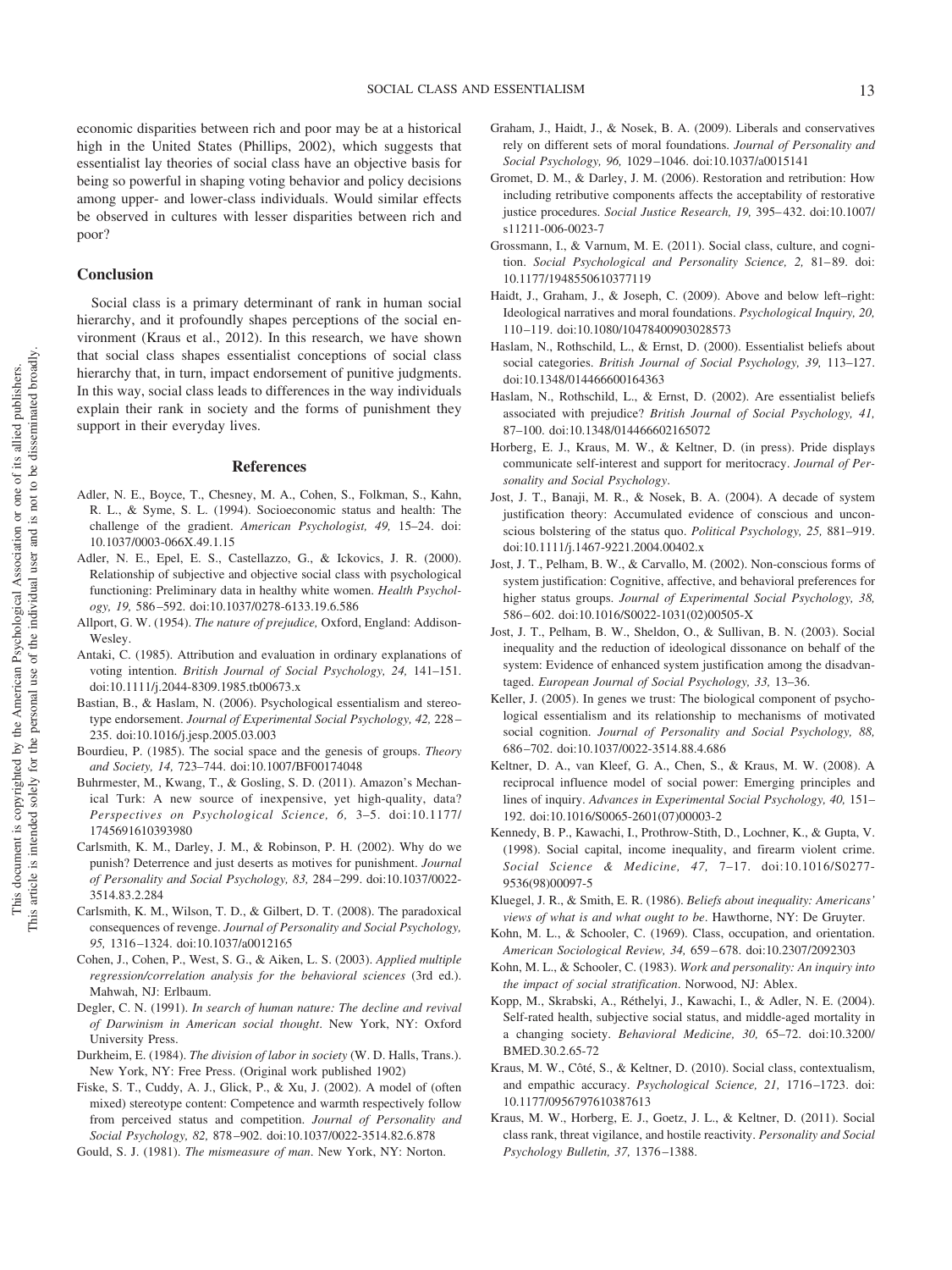- Kraus, M. W., Piff, P. K., & Keltner, D. (2009). Social class, sense of control, and social explanation. *Journal of Personality and Social Psychology, 97,* 992–1004. doi:10.1037/a0016357
- Kraus, M. W., Piff, P. K., & Keltner, D. (2011). Social class as culture: The convergence of resources and rank in the social realm. *Current Directions in Psychological Science, 20,* 246 –250. doi:10.1177/ 0963721411414654
- Kraus, M. W., Piff, P. K., Mendoza-Denton, R., Rheinschmidt, M. L., & Keltner, D. (2012). Social class, solipsism, and contextualism: How the rich are different from the poor. *Psychological Review, 119,* 546 –572. doi:10.1037/a0028756
- Kraus, M. W., Tan, J. J. X., & Tannenbaum, M. T. (in press). The social ladder: A rank-based perspective on social class. *Psychological Inquiry*.
- Lipkus, I. (1991). The construction and preliminary validation of a global belief in a just world scale and exploratory analysis of the multidimensional belief in a just world scale. *Personality and Individual Differences, 12,* 1171–1178. doi:10.1016/0191-8869(91)90081-L
- Mahalingam, R. (2007). Essentialism, power, and the representation of social categories: A folk sociology perspective. *Human Development, 50,* 300 –319. doi:10.1159/000109832
- Marshall, T. F. (2003). Restorative justice: An overview. In G. Johnstone (Ed.), *A restorative justice reader: Texts, sources, and context* (pp. 28 – 45). Portland, OR: Willan.
- Messick, D. M., & Sentis, K. P. (1979). Fairness and preferences. *Journal of Experimental Social Psychology, 15,* 418 – 434. doi:10.1016/0022- 1031(79)90047-7
- Morton, T. A., Postmes, T., Haslam, S. A., & Hornsey, M. J. (2009). Theorizing gender in the face of social change: Is there anything essential about essentialism? *Journal of Personality and Social Psychology, 96,* 653– 664. doi:10.1037/a0012966
- Napier, J. L., & Jost, J. T. (2008). Why are conservatives happier than liberals? *Psychological Science, 19,* 565–572. doi:10.1111/j.1467-9280 .2008.02124.x
- O'Brien, L. T., & Major, B. (2005). System-justifying beliefs and psychological well-being: The roles of group status and identity. *Personality and Social Psychology Bulletin, 31,* 1718 –1729. doi:10.1177/ 0146167205278261
- Phillips, K. (2002). *Wealth and democracy: A political history of the American rich*. New York, NY: Broadway Books.
- Preacher, K. J., & Hayes, A. F. (2004). SPSS and SAS procedures for estimating indirect effects in simple mediation models. *Behavior Research Methods, Instruments, & Computers, 36,* 717–731. doi:10.3758/ BF03206553
- Preacher, K. J., & Hayes, A. F. (2008). Asymptotic and resampling strategies for assessing and comparing indirect effects in multiple mediator models. *Behavior Research Methods, 40,* 879 – 891. doi:10.3758/ BRM.40.3.879
- Reyna, C., & Weiner, B. (2001). Justice and utility in the classroom: An attributional analysis of the goals of teachers' punishment and interven-

tion strategies. *Journal of Educational Psychology, 93,* 309 –319. doi: 10.1037/0022-0663.93.2.309

- Ross, M., & Sicoly, F. (1979). Egocentric biases in availability and attribution. *Journal of Personality and Social Psychology, 37,* 322–336. doi:10.1037/0022-3514.37.3.322
- Sidanius, J., & Pratto, F. (2001). *Social dominance: An intergroup theory of social hierarchy and oppression*. New York, NY: Cambridge University Press.
- Snibbe, A. C., & Markus, H. R. (2005). You can't always get what you want: Educational attainment, agency, and choice. *Journal of Personality and Social Psychology, 88,* 703–720. doi:10.1037/0022-3514.88.4 .703
- Stephens, N. M., Markus, H. R., & Fryberg, S. A. (2012). Social class disparities in health and education: Reducing inequality by applying a sociocultural self model of behavior. *Psychological Review, 119,* 723– 744. doi:10.1037/a0029028
- Stephens, N. M., Markus, H. R., & Townsend, S. M. (2007). Choice as an act of meaning: The case of social class. *Journal of Personality and Social Psychology, 93,* 814 – 830. doi:10.1037/0022-3514.93.5.814
- Tetlock, P. E., Bernzweig, J., & Gallant, J. L. (1985). Supreme Court decision making: Cognitive style as a predictor of ideological consistency of voting. *Journal of Personality and Social Psychology, 48,* 1227–1239. doi:10.1037/0022-3514.48.5.1227
- Tyler, T. R., & Jost, J. T. (2007). Psychology and the law: Reconciling normative and descriptive accounts of social justice and system legitimacy. In A. W. Kruglanski & E. T. Higgins (Eds.), *Social psychology: Handbook of basic principles* (2nd ed., pp. 807– 825). New York, NY: Guilford Press.
- Varnum, M. E., Na, J., Murata, A., & Kitayama, S. (2012). Social class differences in N400 indicate differences in spontaneous trait inference. Journal of Experimental Psychology: General, 141, 518-526. doi: 10.1037/a0026104
- Weiner, B., Graham, S., & Reyna, C. (1997). An attributional examination of retributive versus utilitarian philosophies of punishment. *Social Justice Research, 10,* 431– 452. doi:10.1007/BF02683293
- Williams, M. J., & Eberhardt, J. L. (2008). Biological conceptions of race and the motivation to cross racial boundaries. *Journal of Personality and Social Psychology, 94,* 1033–1047. doi:10.1037/0022-3514.94.6.1033
- Yzerbyt, V., Judd, C. M., & Corneille, O. (2004). Perceived variability, entitativity, and essentialism: Introduction and overview. In V. Yzerbyt, C. M. Judd, & O. Corneille (Eds.), *The psychology of group perception. Perceived variability, entitativity, and essentialism* (pp. 1–22). London, England: Psychology Press.
- Yzerbyt, V., Rocher, S., & Schandron, G. (1997). Stereotypes as explanations: A subjective essentialistic view of group perception. In R. Spears, P. J. Oakes, N. Ellemers, & S. A. Haslam (Eds.), *The social psychology of stereotyping and group life* (pp. 20 –50). Oxford, England: Blackwell.

(*Appendix follows*)